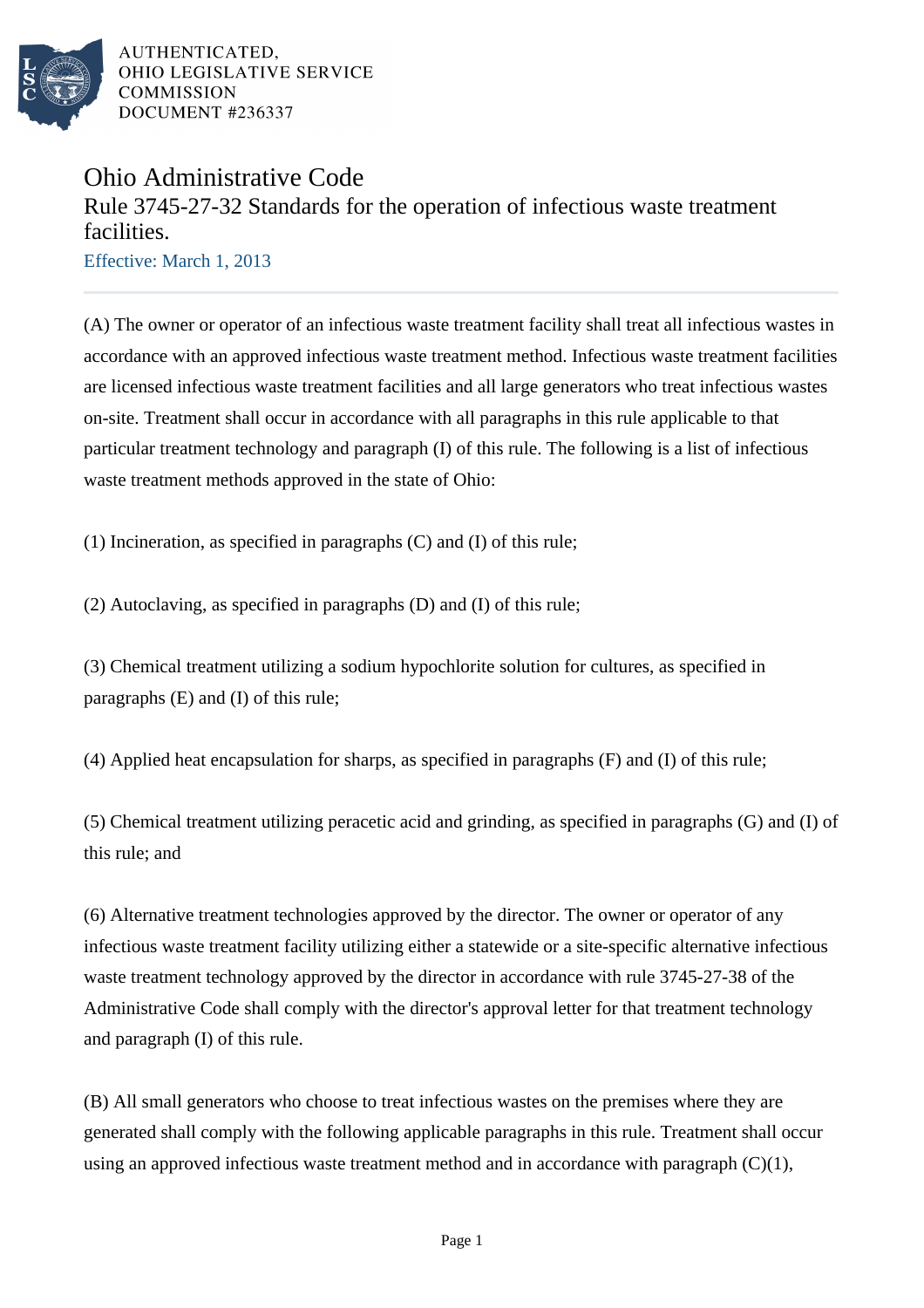

 $(D)(1)$ ,  $(E)(1)$ ,  $(F)(1)$  or  $(G)(1)$  of this rule or in accordance with a director's approval letter issued in accordance with rule 3745-27-38 of the Administrative Code.

(C) Incineration. The owner or operator of any infectious waste treatment facility utilizing incineration as a treatment technology shall comply with the following:

(1) Methodology. The owner or operator shall use methods, techniques, and practices for the treatment of infectious wastes in accordance with the following:

(a) All incineration shall occur in a multi-chamber incinerator which provides complete combustion of the wastes, excluding metallic, glass, and ceramic items;

(b) A minimum temperature of one thousand two hundred degrees Fahrenheit in the primary chamber and a minimum of one thousand six hundred degrees Fahrenheit with a minimum one second residence time in the secondary chamber shall be maintained;

[Comment: Additional temperature, residence time, and compliance testing requirements may be necessary to achieve appropriate air emission standards in accordance with Chapter 3704. of the Revised Code.]

(c) Each incinerator shall be equipped with a mechanical process(es) to prevent the charging of infectious wastes into the incinerator until the minimum temperatures required in paragraph  $(C)(1)(b)$  of this rule are achieved;

(d) Incinerators shall have automatic auxiliary burners that are capable, excluding the heat content of the wastes, of independently maintaining the secondary chamber temperature at the minimum of one thousand six hundred degrees Fahrenheit;

(e) Incinerators shall not be charged beyond either:

(i) The maximum hourly waste capacity. For the purposes of this rule, the maximum hourly waste capacity is the same as the hourly capacity as stated in the permit to operate issued by Ohio EPA, division of air pollution control; or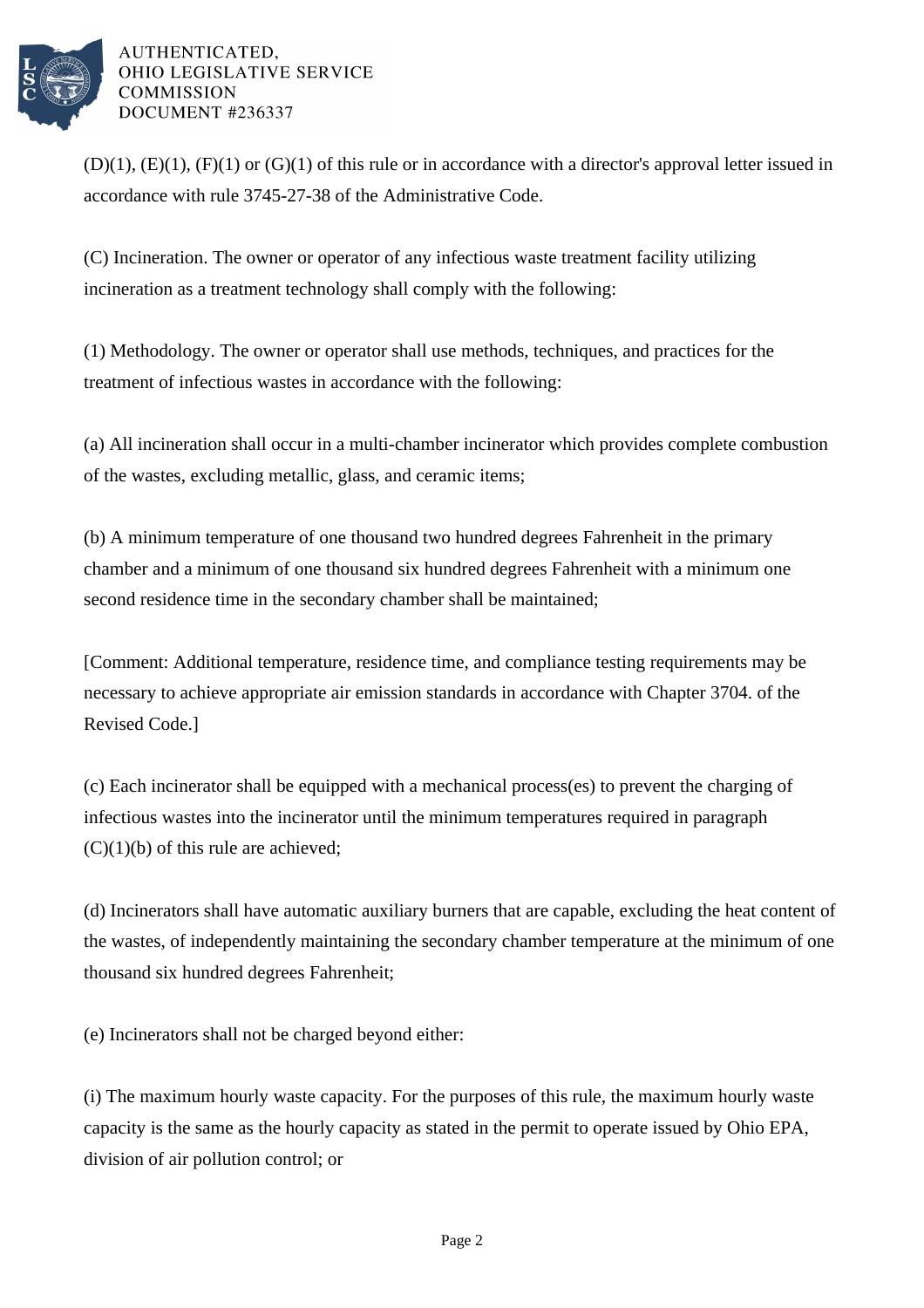

(ii) The design capacity as determined by the manufacturer, if no permit to operate is issued by Ohio EPA, division of air pollution control.

(f) Wastes not combusted to ash, except for metallic, glass, and ceramic items, shall be handled and treated as infectious wastes and may be reincinerated.

(2) Specific operational criteria. The owner or operator shall design, construct, and operate the equipment for the treatment of infectious wastes in accordance with the following:

(a) Store all ash from the incinerator in a leakproof, closed container. The ash shall be free of liquids before disposal;

(b) Any ash spilled outside of the treatment unit shall be managed as treated infectious wastes unless the owner or operator has reason to manage such wastes as hazardous waste;

(c) The owner or operator shall:

(i) Characterize the ash resulting from the treatment of infectious wastes as either a solid waste or a hazardous waste by:

(a) Separately testing fly ash and bottom ash for metals, and;

(b) Obtaining representative samples of bottom and fly ash utilizing the "simple random sampling method" described in the "U.S. EPA Test Methods for Evaluating Solid Waste, third edition (SW846)," chapter nine. The samples shall be collected and tested quarterly, or more frequently as required by Ohio EPA, for the toxicity characteristic leaching procedure (TCLP) for metals utilizing an independent analytical laboratory using the methodology specified in the "hazardous waste rules" as defined in paragraph (A) of 3745-50-10 of the Administrative Code.

(ii) Manage the ash in accordance with the applicable solid waste or hazardous waste requirements in Chapter 3734. of the Revised Code and the rules adopted thereunder.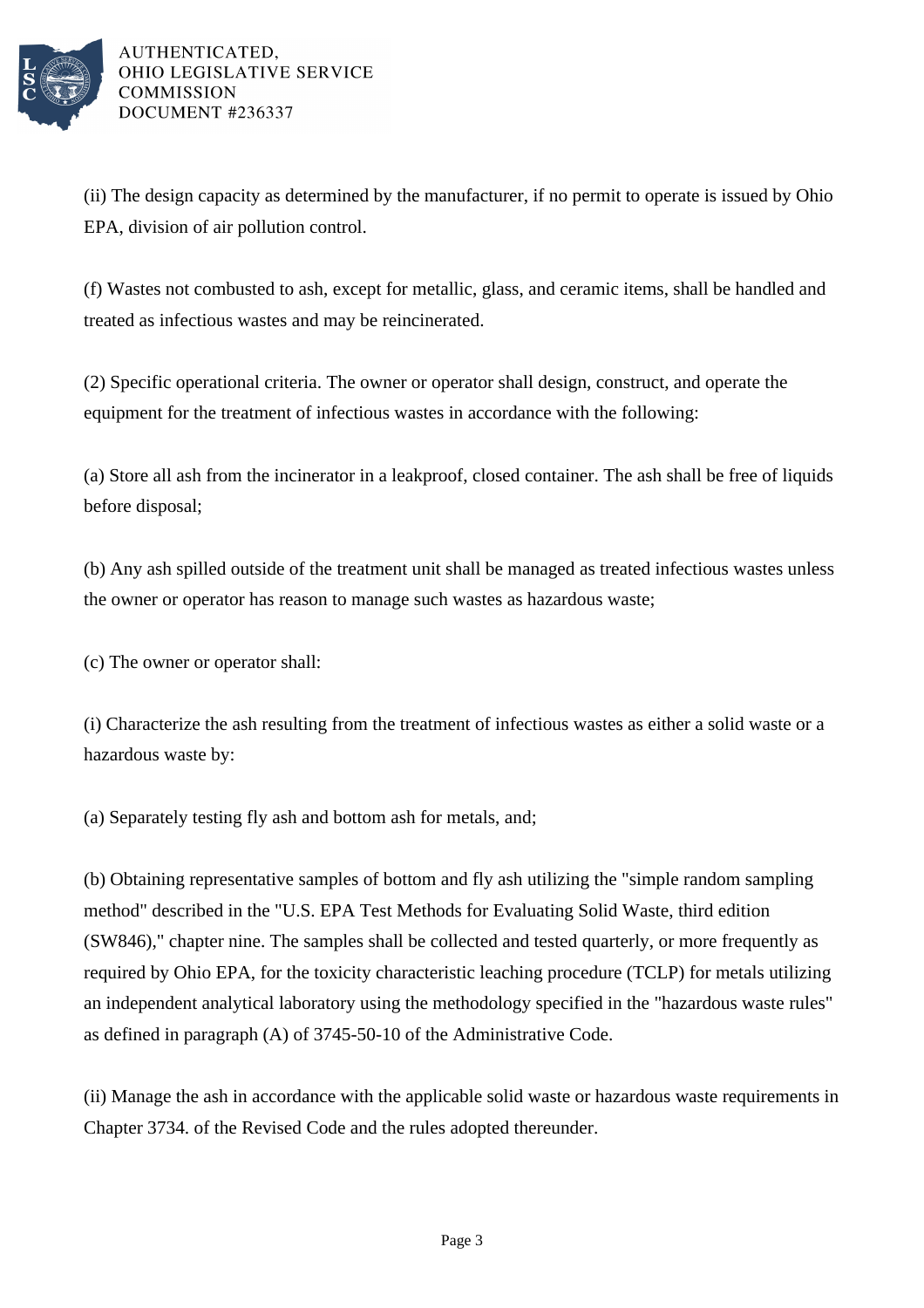

[Comment: Pursuant to paragraph (I) of this rule, the owner or operator of an incinerator must maintain for a three year period the dated permanent recordings of primary and secondary chamber temperatures, documentation of calibration or replacement of the temperature measuring or recording devices, results of Bacillus species spore testing, if so required, and the results of fly and bottom ash testing.]

(3) Quality assurance. The owner or operator of the infectious waste treatment technology shall use the following quality assurance testing requirements to demonstrate that the treatment unit is capable of attaining the performance standard as specified in this rule for the treatment of infectious wastes:

(a) Produce and maintain a permanent record of primary and secondary chamber temperatures utilizing continuous temperature recorders. Chamber temperatures shall also be displayed for visual monitoring. In the event of a temperature recorder failure the owner or operator shall:

(i) Manually record the chamber temperature(s). The chamber temperature(s) shall be manually recorded immediately after each charge of infectious waste and, at a maximum, once every ten minutes thereafter until the burn down cycle is initiated. Manual recording of the temperature(s) shall continue until repair of the recording device. The operator shall demonstrate proof that repair parts have been ordered if requested by Ohio EPA or approved health department; and

[Comment: Temperature recordings taken after a charge of infectious waste that occurred sooner than ten minutes from the previous charge of infectious waste fulfills the maximum ten minute temperature recording requirement.]

(ii) Discontinue use of the incinerator, until repaired, for the treatment of infectious wastes if failure has occurred in the temperature measuring device, such as a thermocouple or thermocouple wiring.

(b) Utilize an independent company to calibrate, repair or replace primary and secondary chamber temperature recording devices or temperature measuring devices in accordance with the following:

(i) The manufacturer's maintenance schedule, specifications, or recommendations; or

(ii) A calibration schedule as determined by the facility, with, at a minimum, annual calibrations, if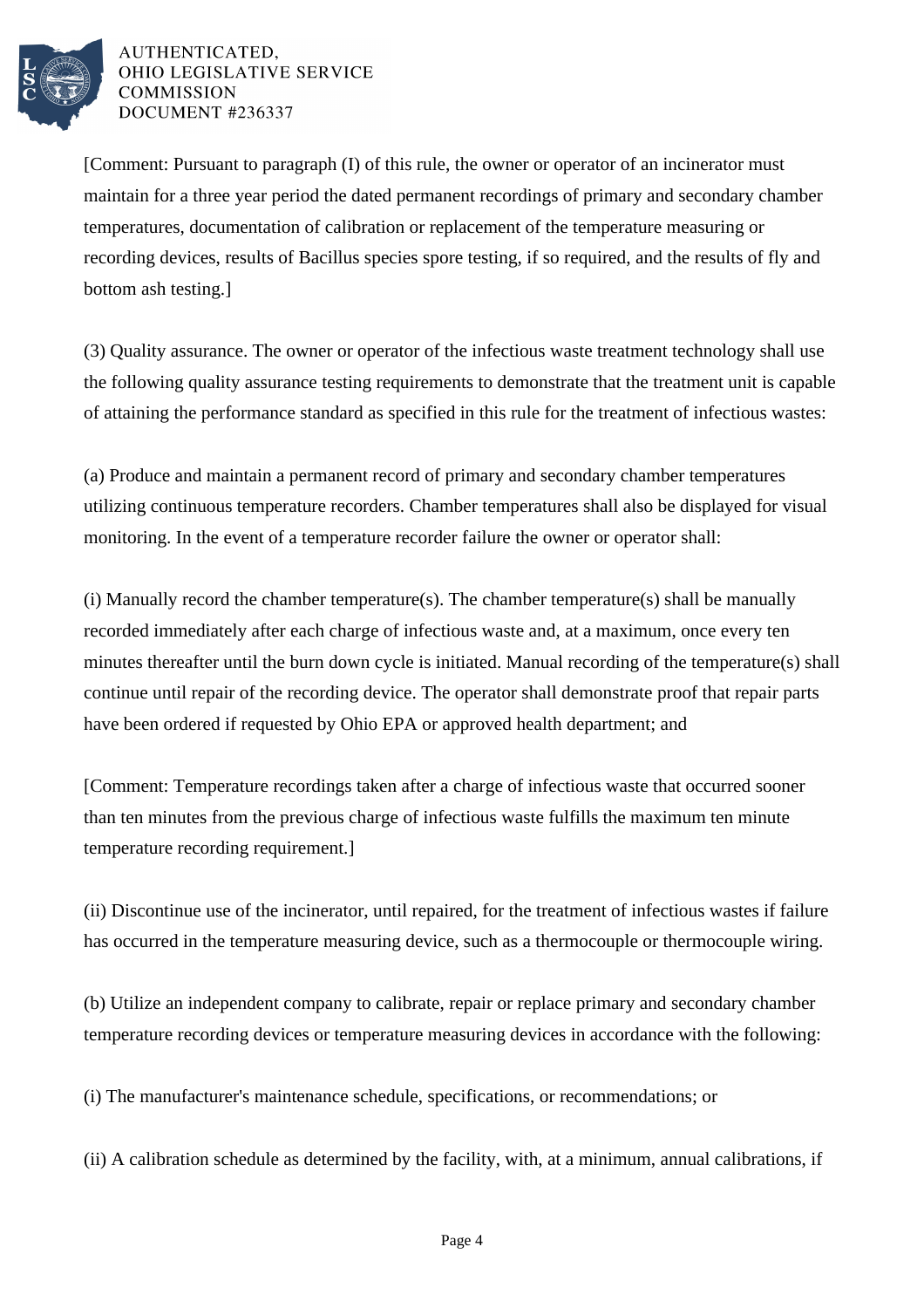

the manufacturer's specifications are not available.

(c) Sample, upon written notification by Ohio EPA, stack gas and the resulting bottom ash after the addition of Bacillus species spores to a load of infectious waste. Sampling shall be accomplished in accordance with the protocol provided by Ohio EPA.

(4) Comply with paragraph (I) of this rule.

(D) Autoclaving. The owner or operator of any infectious waste treatment facility utilizing autoclaving as a treatment technology shall comply with the following:

(1) Methodology. The owner or operator shall use methods, techniques, and practices for the treatment of infectious wastes in accordance with the following:

(a) All autoclaves shall operate at a minimum temperature of one hundred twenty-one degrees Centigrade or two hundred fifty degrees Fahrenheit at a minimum of fifteen pounds per square inch gauge pressure for a minimum of sixty minutes during a treatment cycle; or

(b) The owner or operator of an autoclave who uses combinations during the treatment cycle, other than the minimum time, temperature, and pressure requirements, as specified in paragraph  $(D)(1)(a)$ of this rule, to treat infectious wastes may do so provided that achievement of the performance standard is demonstrated by validation testing, as outlined in paragraph (D)(4) of this rule, prior to use for the treatment of infectious wastes; and

[Comment: Although autoclaving has been approved for statewide use pursuant to section 3734.021 of the Revised Code, the capability of autoclave units to treat infectious wastes is variable. The variability is due to a number of factors such as: type of wastes treated; the size and density of the waste load; the packaging of the waste; gravity versus vacuum displacement of the air in the chamber; and steam quality. Hence, this rule provides for a process by which autoclaves that are capable of treating infectious wastes at operating parameters below the specified minimum parameters may be approved for use at the lower operating parameters.]

(c) For the purposes of this rule, the treatment cycle is that combination of time, temperature, and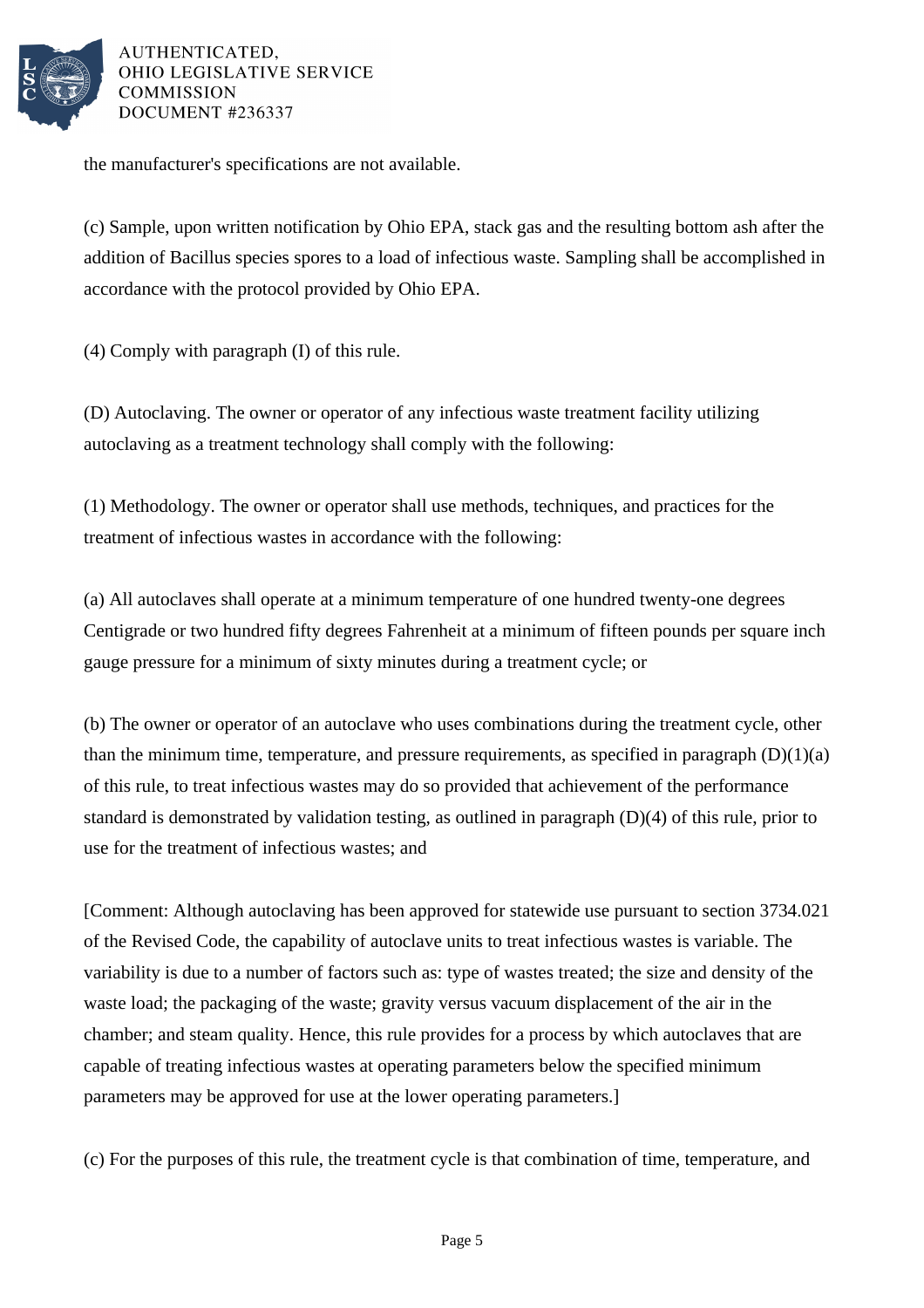

pressure needed to achieve the performance standard of a four log (base ten) reduction in Bacillus stearothermophilus spores. The treatment cycle does not include the time needed to bring the chamber up to the operating temperature or pressure nor the time it takes for the autoclave to exhaust and allow opening of the chamber; and

(d) The total treatable volume of infectious wastes used in either the validation or quality assurance testing shall be the total volume of wastes that can be treated per treatment cycle. The total treatable volume of infectious wastes may be calculated by using any one of the following:

(i) The manufacturer's specification for the total volume of the autoclave; or

(ii) A lesser estimate based upon the manufacturer's specification of the total volume of the autoclave; or

(iii) An actual calculation of the total treatable volume at each validation or quality assurance test. The total treatable volume shall be calculated by listing the number of bags, boxes, or sharps containers of infectious wastes used during the testing, and adding the volumes of those containers.

[Comment: an example to actually calculate the total treatable volume. The autoclave test load consisted of three bags, four boxes, and six sharps containers. The volume of each container is:  $bag =$ 3 cubic feet, box = 2.5 cubic feet, sharps container = 0.21 cubic feet. Therefore, the total treatable volume of wastes in the quality assurance test load and hence, the maximum amount of wastes that can be treated at any one time is  $[(3)(3))+(4)(2.5))+(6)(0.21))$  = 20.26 cubic feet.]

(e) Autoclaves shall not be loaded beyond the total treatable volume of infectious wastes, as defined in paragraph  $(D)(1)(d)$  of this rule; and

(f) Autoclaves shall not treat pathological wastes, including without limitation, human and animal tissues, organs, and body parts, that are contaminated with or are likely to be contaminated with infectious agents, removed or obtained during surgery or autopsy or for diagnostic evaluation and gross anatomical wastes such as human or animal limbs and sections containing bone, and animal carcasses, except small sections of tissue that are only several cells wide used for microscopic evaluation, utilizing autoclaving unless the owner or operator: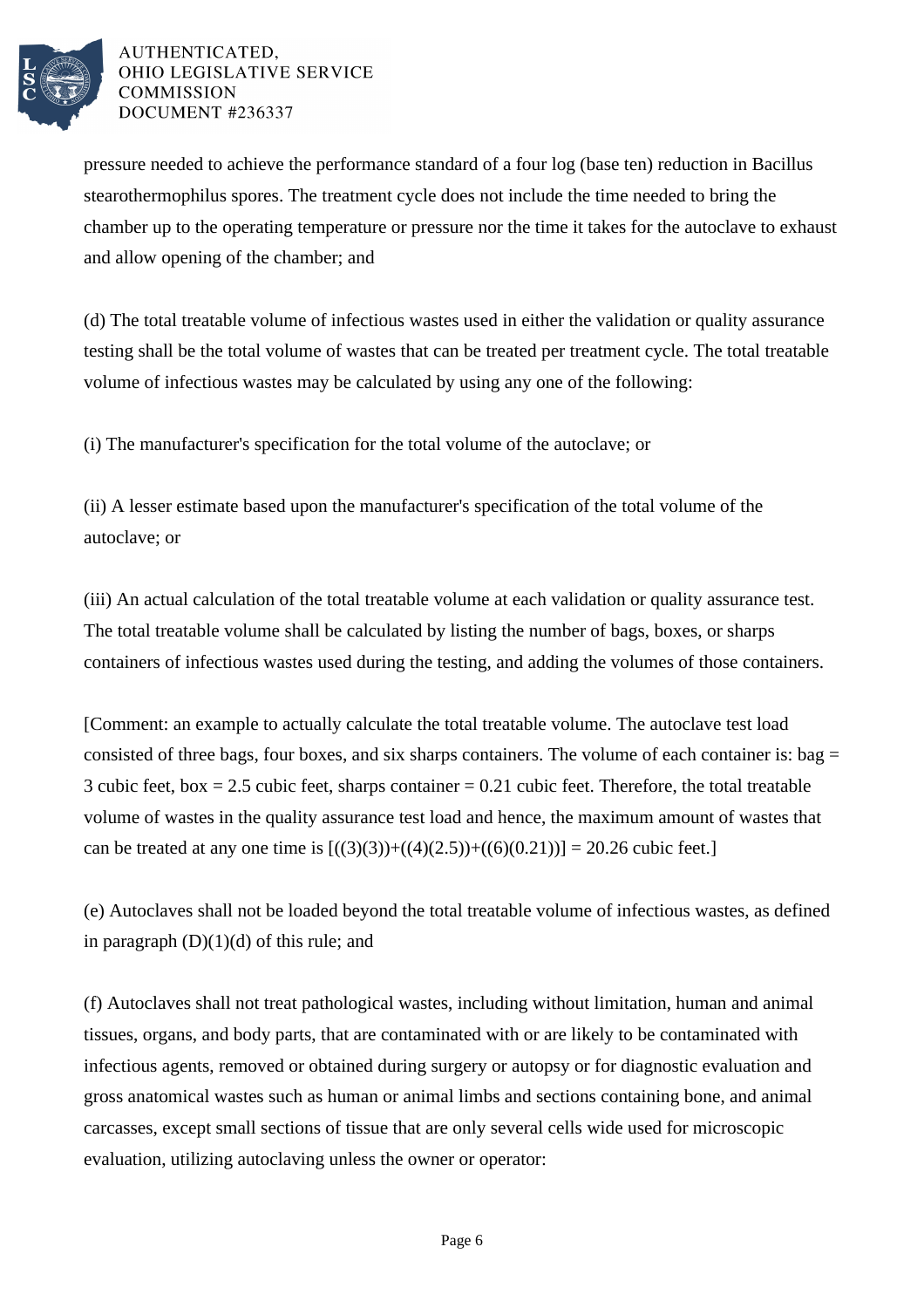

(i) Submits a protocol to Ohio EPA for approval prior to validation testing to demonstrate that the autoclave unit can effectively achieve the performance standard of a minimum four log (base ten) reduction of a challenge population of Bacillus stearothermophilus spores;

(ii) Demonstrates, through the use of a protocol acceptable to Ohio EPA, that the autoclave unit can effectively achieve the performance standard of a minimum four log (base ten) reduction of a challenge population of Bacillus stearothermophilus spores within such wastes; and

(iii) Receives approval from Ohio EPA to operate the unit to treat pathological wastes.

(2) Specific operational criteria. The owner or operator shall design, construct, and operate the equipment for the treatment of infectious wastes in accordance with the following:

(a) Produce and maintain a permanent record of the chamber temperature utilizing a temperature recording device permanently connected to the unit. The device shall permanently record a data point at a maximum of every two minutes. The temperature shall be displayed for visual monitoring. In the event of a temperature recording device failure, the owner or operator shall:

(i) Manually record the chamber temperature, at a maximum, once every ten minutes until the exhaust cycle is initiated. The temperature shall be manually recorded for no longer than the time necessary to repair the mechanical failure. The operator shall demonstrate proof that repair parts have been ordered if requested by Ohio EPA or approved health department; and

(ii) Discontinue use of the autoclave for the treatment of infectious wastes until repaired if failure or malfunction occurs in the temperature measuring device, such as a thermocouple or thermocouple wiring.

(b) Demonstrate the achievement of the performance standard by the treatment unit for the treatment of infectious wastes. The owner or operator shall perform this by checking the daily operation of the pressure and temperature monitoring devices in the following manner:

(i) Record into the daily log, as required in paragraph (I) of this rule, the actual gauge readings of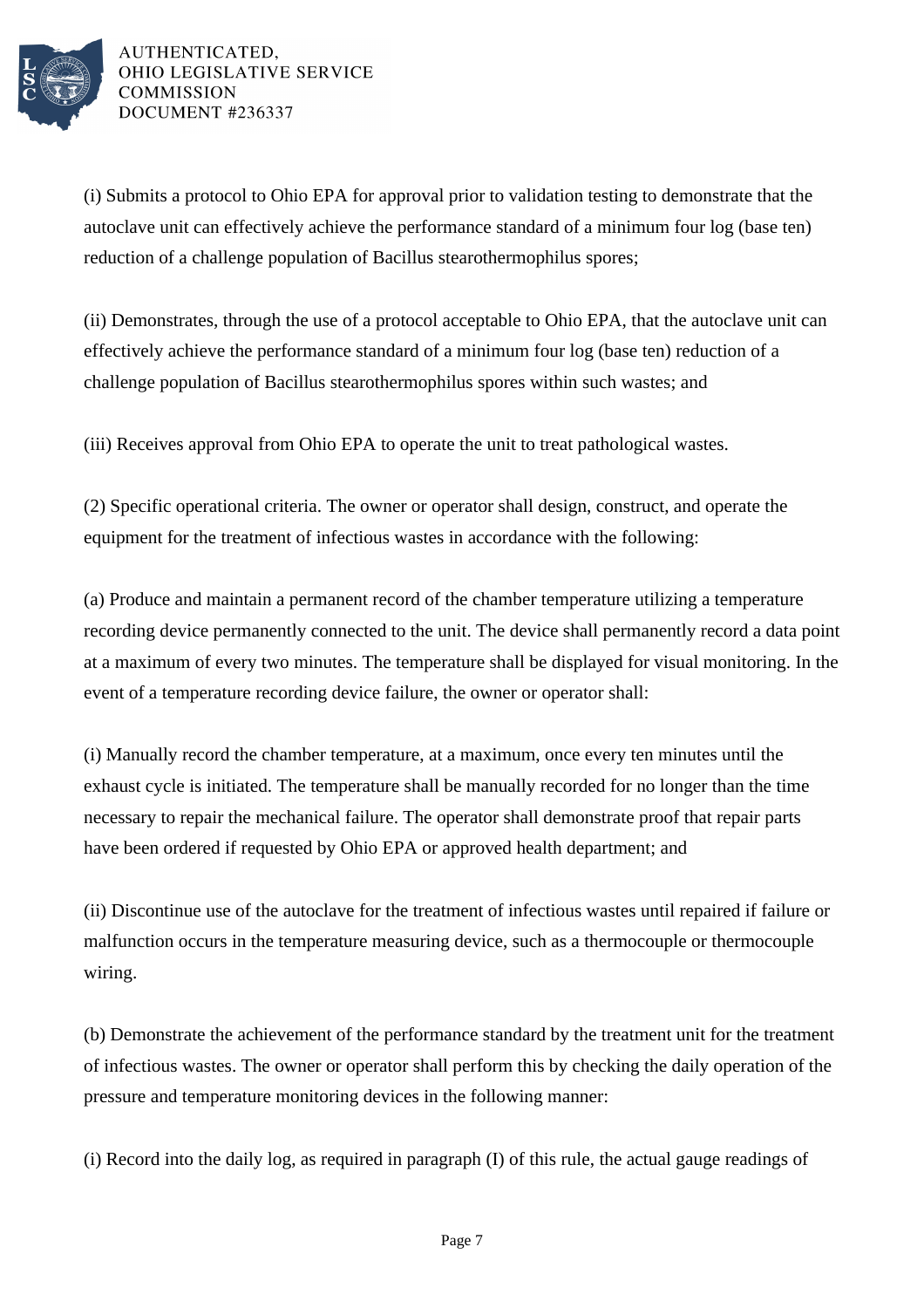

temperature and pressure and not the manual settings of the treatment unit, during the treatment cycle of a load of infectious wastes; and

(ii) Use the gauge pressure versus temperature of saturated steam table in the appendix to this rule to confirm that the temperature or pressure readings obtained from the gauges are within either  $+2$ degrees or +2 pounds per square inch (psi) from either the temperature or pressure readings in the referenced table. If the temperature or pressure monitoring devices are not within  $+2$  degrees or  $+2$ pounds per square inch (psi) in accordance with the gauge pressure versus temperature of saturated steam table located in the appendix to this rule, then the owner or operator shall select one of the following options. The owner or operator may continue use of the autoclave until such time that the autoclave is repaired or calibrated in accordance with paragraph (D)(2)(c) of this rule:

(a) Discontinue use of the autoclave for the treatment of infectious wastes; or

(b) Perform weekly (every seventh day that the autoclave is used for treatment) quality assurance testing in accordance with paragraph (D)(3) of this rule. If the weekly quality assurance testing fails, discontinue use of the autoclave for the treatment of infectious wastes until the autoclave is able to operate in accordance with the gauge pressure versus temperature of saturated steam table located in the appendix to this rule. Infectious wastes placed within the unit during and after the failed spore testing shall not be considered treated and shall be handled as infectious wastes.

[Comment: Any autoclave that does not operate within the gauge pressure versus temperature of saturated steam table parameters located in the appendix to this rule and fails the weekly quality assurance testing is to be calibrated. See paragraph  $(D)(2)(b)$  of this rule.]

(c) Utilize an independent company to calibrate or repair the autoclave chamber pressure gauge, temperature recording device, or temperature measuring device in accordance with the following:

(i) The manufacturer's maintenance schedule, specifications, or recommendations; or

(ii) A calibration schedule as determined by the facility, with, at a minimum, annually, if the manufacturer's specifications are not available.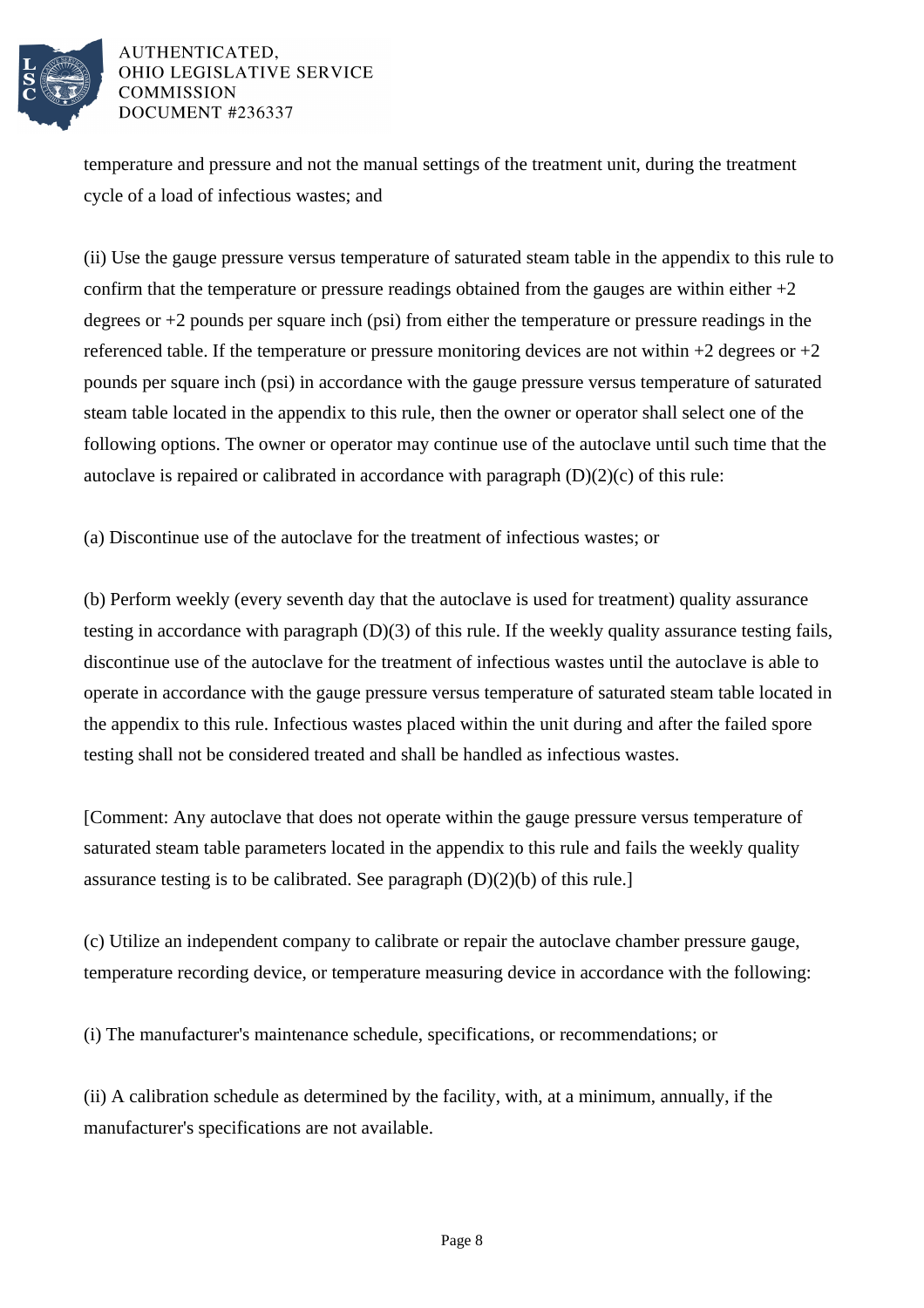

[Comment: A direct relationship exists between the pressure and temperature of saturated steam. If either the temperature recording or pressure device begins to give false readings, then the autoclave owner or operator will be able to note this since the published known values will no longer match the observed values. However, the owner or operator will not know if the pressure or temperature value is incorrect and may have to have both instruments evaluated by an independent company.]

(3) Quality assurance. The owner or operator shall perform quality assurance testing to demonstrate the capability of the autoclave to achieve the performance standard of a minimum four log (base ten) reduction of Bacillus stearothermophilus spores. The quality assurance testing for autoclaves shall be performed monthly, in accordance with the following provisions:

(a) Perform monthly quality assurance testing every calendar month in which the autoclave is used for the treatment of infectious wastes to ensure the capability of the autoclave to achieve the performance standard of a minimum four log (base ten) reduction of Bacillus stearothermophilus spores;

(b) Use a challenge population of spores as either spore strips with a population of at least 1.0  $10<sup>4</sup>$ Bacillus stearothermophilus spores, ampules containing at least  $1.0 \times 10^4$  Bacillus stearothermophilus spores per milliliter or a commercially available steam pack which contains a population of at least 1.0  $10<sup>4</sup>$  Bacillus stearothermophilus spores. The owner or operator shall ensure that the Bacillus stearothermophilus spore testing methodology does not result in the denaturation of the proteins within the inoculating media;

[Comment: For quality assurance testing, Ohio EPA has set the performance standard for the treatment of infectious wastes by autoclaving to be a four log (base ten) reduction of Bacillus stearothermophilus spores. The quality assurance is designed to be a qualitative (growth or no growth) system. If the owner or operator uses strips or ampules with a greater spore population, then the treatment unit must still achieve a complete kill of all spores.]

(c) Compose the waste load of containers of both infectious wastes and non-infectious wastes. The majority of the waste load may consist of infectious wastes. However, at least three test containers shall consist of material such as newspaper, plastic backed absorbent pads, or general refuse placed into either boxes, bags, or sharps containers representative of normal or anticipated use for that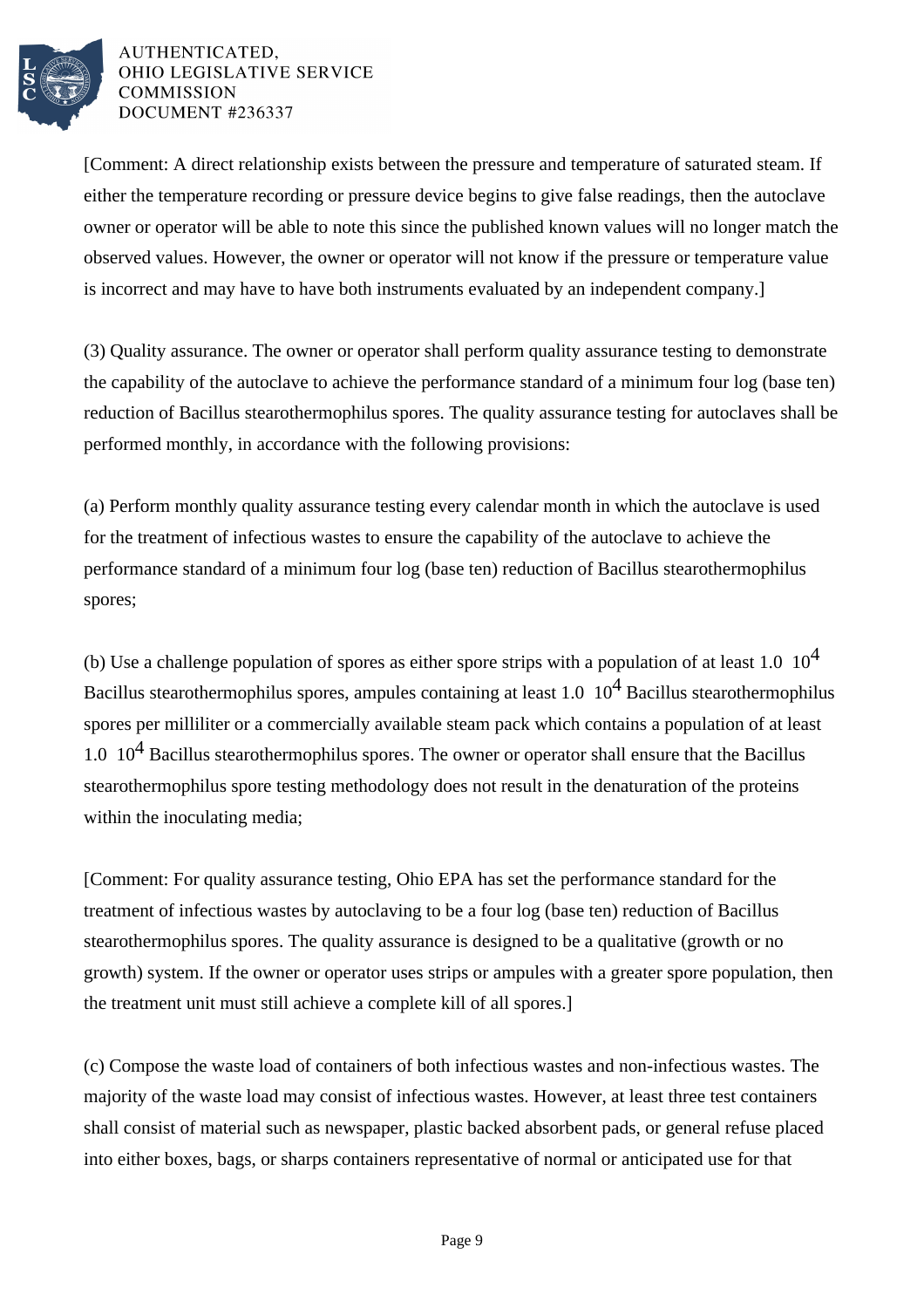

autoclave unit. A spore strip or ampule shall be placed in the center of each test container. In the event that the autoclave will not hold three containers of wastes, then each test container shall contain a spore strip or ampule. Alternatively, commercially available steam packs may be placed into the three representative containers instead of the newspaper, plastic backed absorbent pads, or general refuse;

(d) Treat the waste load containing the challenge population of spores in the same manner as the daily operation of the autoclave for the treatment of infectious wastes. This would include the same temperature, pressure, time, and total treatable volume. The quality assurance testing shall be performed at the same combinations of temperature, pressure, and time, as the validation testing;

(e) Record the following information during the monthly quality assurance testing:

(i) The date;

(ii) The time the treatment cycle started, as specified in paragraph  $(D)(1)$  of this rule;

(iii) The time the treatment cycle ended, as specified in paragraph  $(D)(1)$  of this rule;

(iv) The chart or graph of the chamber temperature produced by the permanently connected temperature recording device;

(v) The name of the person who loaded the autoclave and the name of the person performing laboratory analysis of the challenge population of spores;

(vi) A diagram depicting the pattern of infectious waste loading and location of the challenge population of spores during the testing except those units which have rotating treatment chambers are not required to diagram the pattern of waste loading;

(vii) The total treatable volume of infectious wastes used during the quality assurance testing as defined in paragraph (D)(1) of this rule;

(viii) The autoclave chamber pressure, as displayed by the permanently connected gauge, during the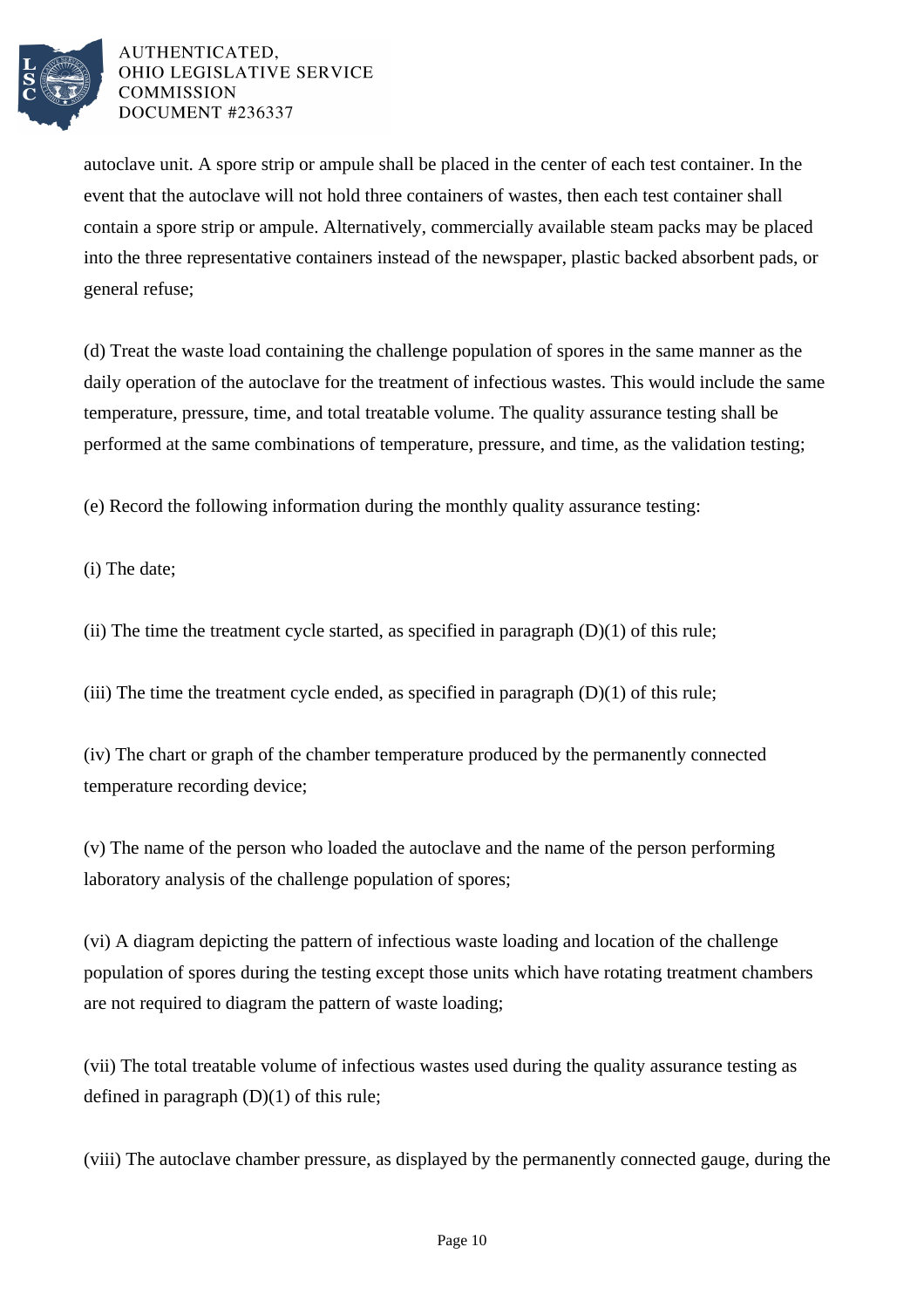

treatment cycle as specified in paragraph (D)(1) of this rule;

(ix) The incubation temperature and time (in days) of the challenge population of spores, in accordance with the manufacturer's recommendation for optimal growth; and

(x) The results of spore growth during incubation for a period of seven days or for the maximum period of time as specified by the manufacturer of the spore test. The results of spore growth shall be recorded as indicated by the development of turbidity in the growth media. The development of turbidity in the growth media is indicative of growth of the challenge population of spores present unless other morphological or metabolic testing indicates that the growth is due to a contaminating microorganism.

(f) Remove and incubate the challenge population of spores used in the quality assurance testing for either seven days or for the maximum period of time as specified by the manufacturer of the spore test. If any of the challenge population of spores used to perform the testing are positive for growth at any time during the incubation period, the unit has failed to achieve the performance standard required for treatment. Infectious wastes placed within the unit during and after the spore testing shall not be considered treated and shall be handled as infectious wastes. The autoclave unit shall not be used for further treatment of infectious wastes until the problem has been determined and rectified and another successful quality assurance test performed. The rectification may require the operator to increase the minimum temperature or pressure requirements or cycle time; and

(g) Perform the quality assurance testing, upon request by, and in the presence of, Ohio EPA or approved health department to verify that the written operating procedures as located in the facility management plan are sufficient to meet the performance standard of a fourlog (base ten) reduction in Bacillus stearothermophilus spores. If so directed, the owner or operator shall use twice as many spore tests in the same location in the autoclave and permit Ohio EPA or approved health department to remove and separately incubate one-half of the spore tests.

[Comment: autoclave owners or operators treating infectious wastes in accordance with the specifications in this rule must maintain, for a three year period, the dated permanent recordings of autoclave chamber temperatures, documentation of the calibrations of the temperature measuring devices performed by an independent company, documentation of the monthly checks on the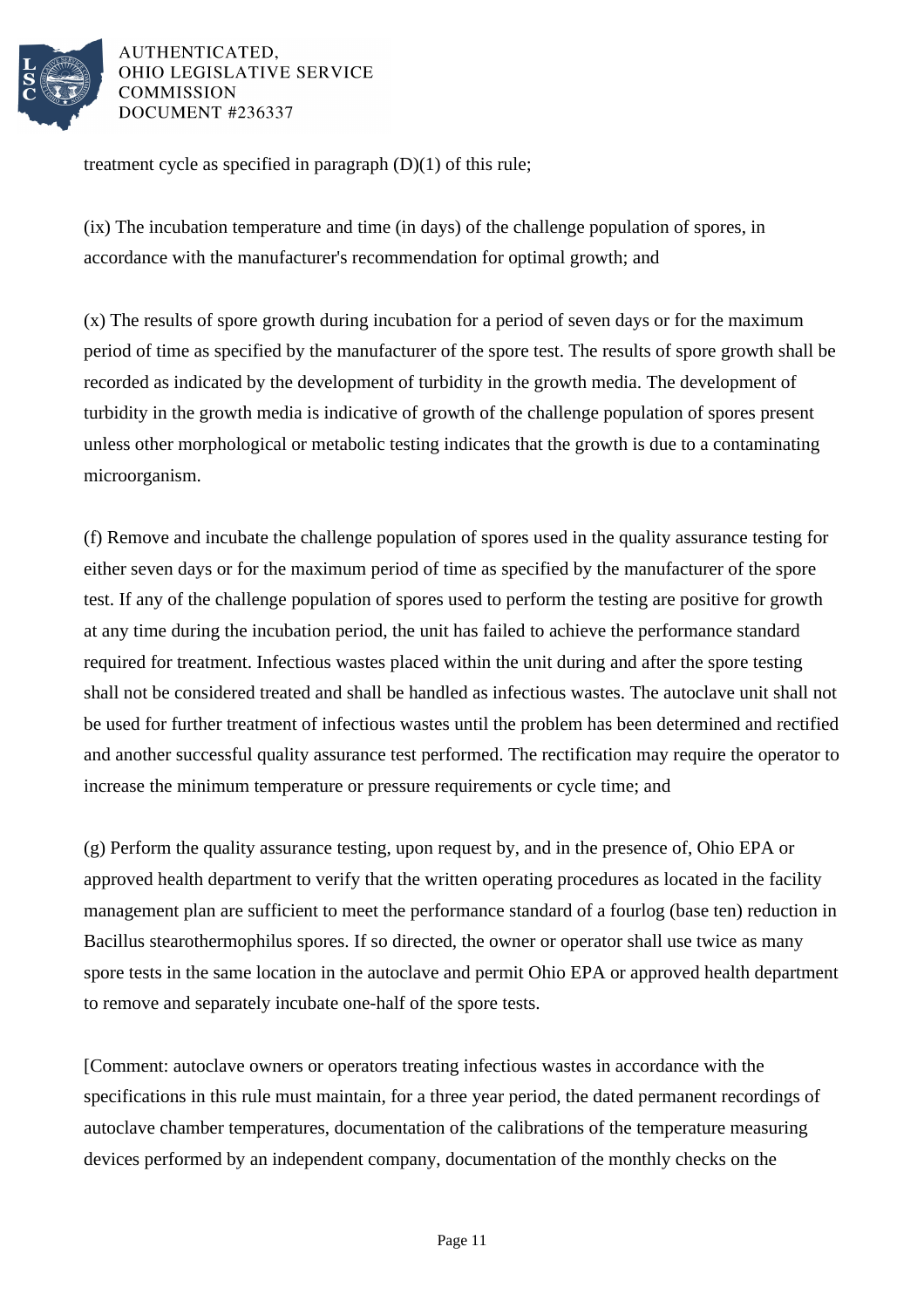

measuring device, and the results of the monthly quality assurance testing using a challenge population of spores.]

(4) Validation testing. The owner or operator shall perform validation testing to demonstrate the capability of the autoclave to achieve the performance standard of a minimum four log (base ten) reduction of Bacillus stearothermophilus spores. The validation testing for autoclaves shall be performed in accordance with the following provisions:

[Comment: Validation testing is performed prior to use for treatment by an operator who wishes to use an alternative combination to the time, temperature, and pressure requirements specified in paragraph  $(D)(1)(a)$  of this rule. Validation testing is a check to ensure that the alternate combination will result in the achievement of the performance standard for treatment. Quality assurance testing is an on-going monitor, performed monthly, of the autoclave's continuing ability to attain the performance standard for treatment.]

(a) Perform validation testing to ensure that the autoclave, using combinations of temperature, pressure, and time other than the minimums specified in paragraph  $(D)(1)(a)$  of this rule, is capable of achieving the performance standard of a minimum four log (base ten) reduction of Bacillus stearothermophilus spores;

(b) Use a challenge population of spores as either spore strips with a population of at least 1.0  $10<sup>4</sup>$ Bacillus stearothermophilus spores, ampules containing at least  $1.0 \times 10^4$  Bacillus stearothermophilus spores per milliliter or a commercially available steam pack which contains a population of at least  $1.0 \, 10^4$  Bacillus stearothermophillus spores. The owner or operator shall ensure that the Bacillus stearothermophilus spore testing methodology does not result in the denaturation of the proteins within the inoculating media;

[Comment: For validation testing, Ohio EPA has set the performance standard for the treatment of infectious wastes by autoclaving to be a four log (base ten) reduction of Bacillus stearothermophilus spores. The validation testing is designed to be a qualitative (growth or no growth) system. If the owner or operator uses strips or ampules with a greater spore population, then the treatment unit must still achieve a complete kill of all spores.]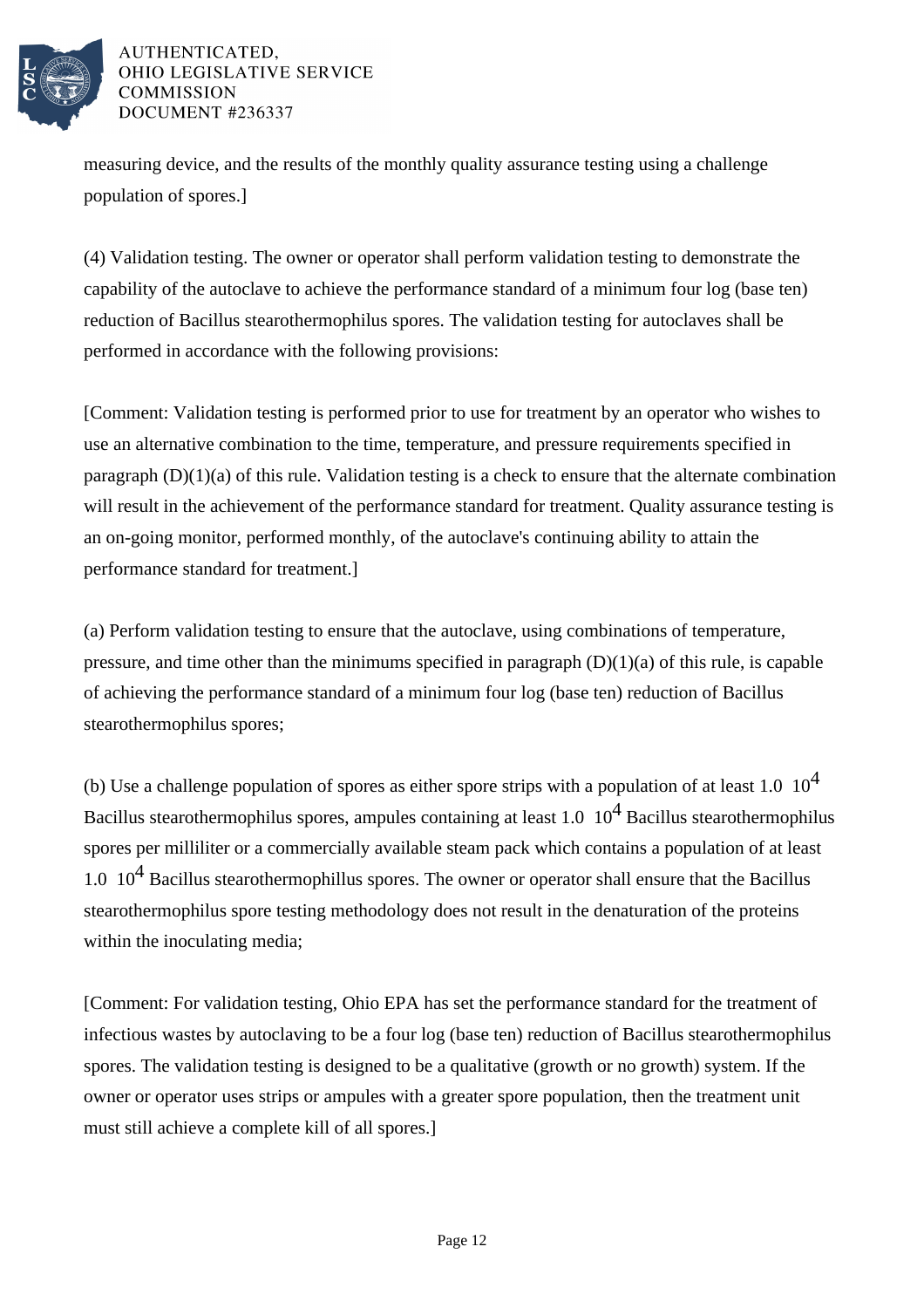

(c) Compose the validation testing waste load of containers of non-infectious wastes. The waste load for testing shall consist of materials other than infectious wastes, such as newspaper, plastic backed absorbent pads, or general refuse placed into boxes, bags, or sharps containers which are representative of the normal or anticipated use for that autoclave unit. A challenge population of spores shall be placed in the center of each test container;

(d) Treat the waste load containing the challenge population of spores in the same manner as the autoclave will be used during daily operations for the treatment of infectious wastes. This would include the same temperature, pressure, time, and total treatable volume;

(e) Record the following information during the validation testing:

(i) A written statement indicating the autoclave pressure, temperature, and treatment cycle time that the facility owner or operator is attempting to validate for the treatment of infectious wastes;

(ii) The date;

(iii) The time the treatment cycle started, as specified in paragraph  $(D)(1)$  of this rule;

(iv) The time the treatment cycle ended, as specified in paragraph  $(D)(1)$  of this rule;

(v) The chart or graph of the chamber temperature produced by the permanently connected temperature recording device;

(vi) The name of the person who loaded the autoclave and the name of the person performing laboratory analysis of the challenge population of spores;

(vii) A diagram depicting the pattern of infectious waste loading and location of the challenge population of spores during the validation testing. Those units which have rotating treatment chambers are not required to diagram the pattern of waste loading;

(viii) The total treatable volume of infectious wastes used during the validation testing as defined in paragraph (D)(1) of this rule. Once a total treatable volume of infectious wastes that an autoclave has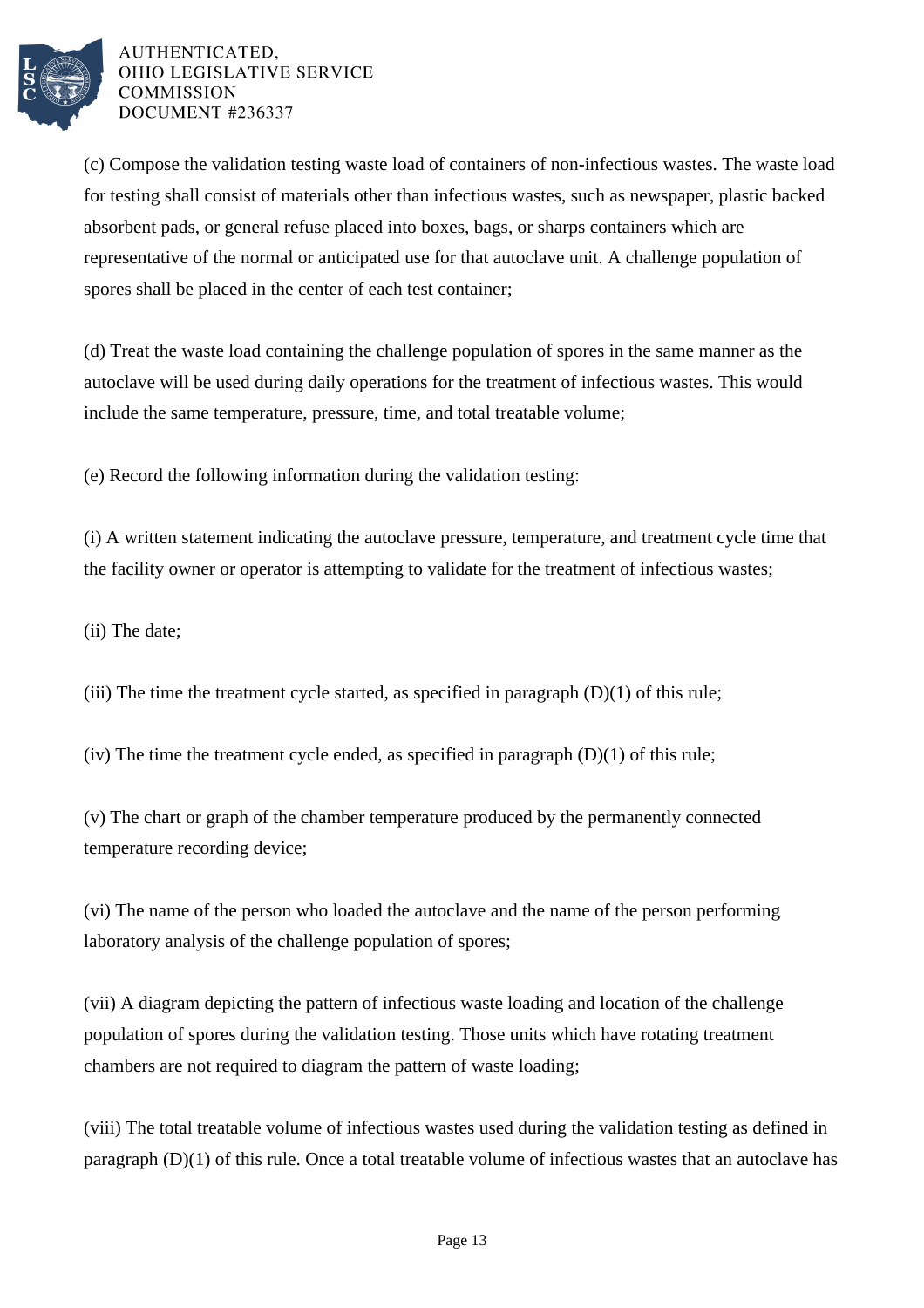

been validated to treat has been established, infectious waste loads of lesser than the established total treatable volume may be treated without further validation;

(ix) The autoclave chamber pressure, as recorded by the permanently connected gauge, during the treatment cycle as specified in paragraph (D)(1) of this rule;

(x) The challenge population of spores shall be incubated in accordance with the manufacturer's recommendation for optimal growth; and

(xi) The results of spore growth during incubation shall be recorded daily, for a period of seven days or for the maximum period of time as specified by the manufacturer of the spore test. The results of spore growth shall be recorded as indicated by the development of turbidity in the growth media. The development of turbidity in the growth media is indicative of growth of the challenge population of spores unless other morphological or metabolic testing indicates that the growth is due to a contaminating microorganism.

(f) Remove and incubate the challenge population of spores used in the validation testing for either seven days or for the maximum period of time as specified by the manufacturer of the spore test. If any of the challenge population of spores used to perform the testing are positive for growth at any time during the incubation period, the unit has failed to achieve the performance standard required for treatment of infectious wastes. In order to utilize the autoclave for the treatment of infectious wastes using combinations of temperature, pressure and time other than the minimums specified in paragraph  $(D)(1)$  of this rule, the operator shall either:

(i) Change the treatment cycle temperature, pressure, or time requirements and again perform the validation testing until the performance standard is achieved. Rectification may require the operator to increase the minimum treatment cycle temperature, pressure or time requirements; or

(ii) Operate the autoclave at the minimum operation parameters of one hundred twenty-one degrees Centigrade or two hundred fifty degrees Fahrenheit, fifteen pounds per square inch gauge pressure for sixty minutes.

(g) Perform validation testing, upon request by, and in the presence of, Ohio EPA or approved health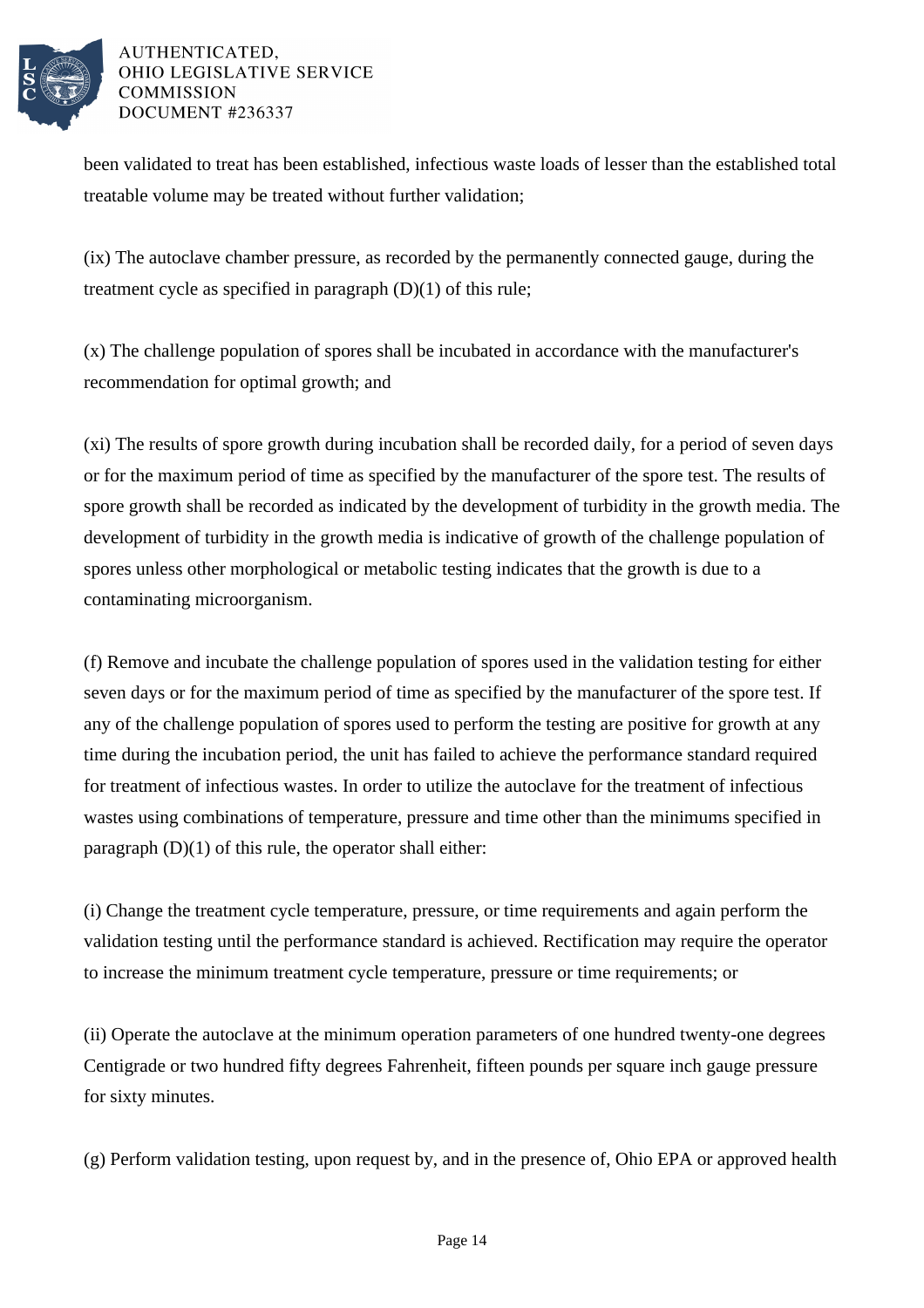

department to verify that the written operating procedures as located in the facility management plan are sufficient to meet the performance standard of a four log (base ten) reduction in Bacillus stearothermophilus spores. If so directed, the owner or operator shall use twice as many spore tests in the same location in the autoclave and permit Ohio EPA or approved health department to remove and separately incubate one-half of the spore tests.

[Comment: Autoclave owners or operators treating infectious wastes in accordance with the specifications in this rule must maintain, for a three year period, the dated permanent recordings of autoclave chamber temperatures, documentation of the calibrations of the temperature measuring devices performed by an independent company, documentation of the monthly checks on the measuring device, and the results of the validation testing using a challenge population of spores.]

(5) Comply with paragraph (I) of this rule.

(E) Chemical treatment with sodium hypochlorite solution for cultures. The owner or operator of any infectious waste treatment facility utilizing chemical treatment with sodium hypochlorite solution for cultures shall comply with the following:

[Comment: The use of chemical treatment with sodium hypochlorite solution for cultures is intended for those cultures either with surface colonies or in suspension as the chemical must come in direct contact with the cultures to effectively treat the microorganisms.]

(1) Methodology. The owner or operator shall use methods, techniques, and practices for the treatment of infectious wastes in accordance with the following:

(a) The approved chemical treatment solution shall contain, volume per volume, fifteen per cent sodium hypochlorite (household grade bleach);

[Comment: The specific solutions stated in the rule are percent solutions of household bleach not per cent solutions of the active ingredient, sodium hypochlorite. The hypochlorite concentration of household bleaches ranges from 3.00 to 5.25 per cent. The resulting hypochlorite concentration of the treatment solution ranges from 0.45 to 0.79 per cent (or four thousand five hundred to seven thousand eight hundred seventy-five parts per million). To make one gallon of treatment solution,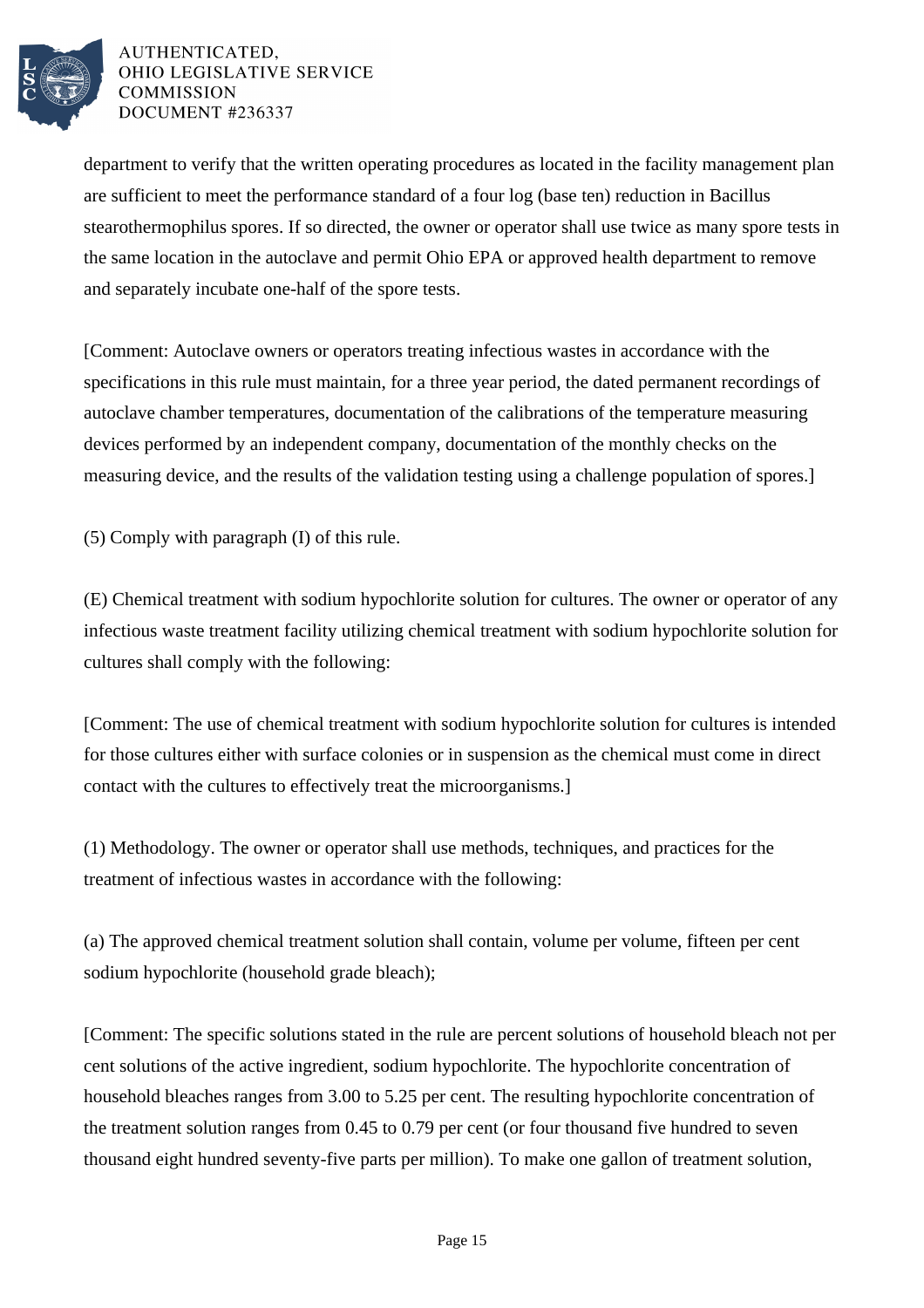

mix 2.4 cups of household bleach and 3.4 quarts (13.6 cups) of water.]

(b) All cultures shall be submerged for a minimum of twenty minutes, in the chemical treatment solution specified in this rule;

(c) Cultures of infectious agents that are recommended by the centers for disease control to be handled in accordance with biosafety level 3 or 4 practices shall not be treated by a non-mechanical chemical treatment method;

(d) Mix the treatment solution immediately prior to use and discard after use; and

(e) Decant or absorb excess treatment solution from the cultures before disposal.

(2) Comply with paragraph (I) of this rule.

(F) Applied heat encapsulation for sharps. The owner or operator of any infectious waste treatment facility utilizing applied heat encapsulation for sharps shall comply with the following:

(1) Methodology. The owner or operator shall use methods, techniques, and practices for the treatment of infectious wastes in accordance with the following:

(a) Process only waste loads of sharps that consist of at least seventy per cent by weight of plastic material;

(b) Process only waste loads of sharps in a heating chamber within the treatment unit for a minimum treatment time of thirty minutes at a minimum temperature of three hundred thirty degrees Fahrenheit;

(c) Process sharps that are not totally encapsulated within a solid plastic mass as sharp infectious wastes;

(d) Treat only sharps as defined in rule 3745-27-01 of the Administrative Code and as specified in division (A)(1)(a) of section 3734.021 of the Revised Code. No other infectious wastes shall be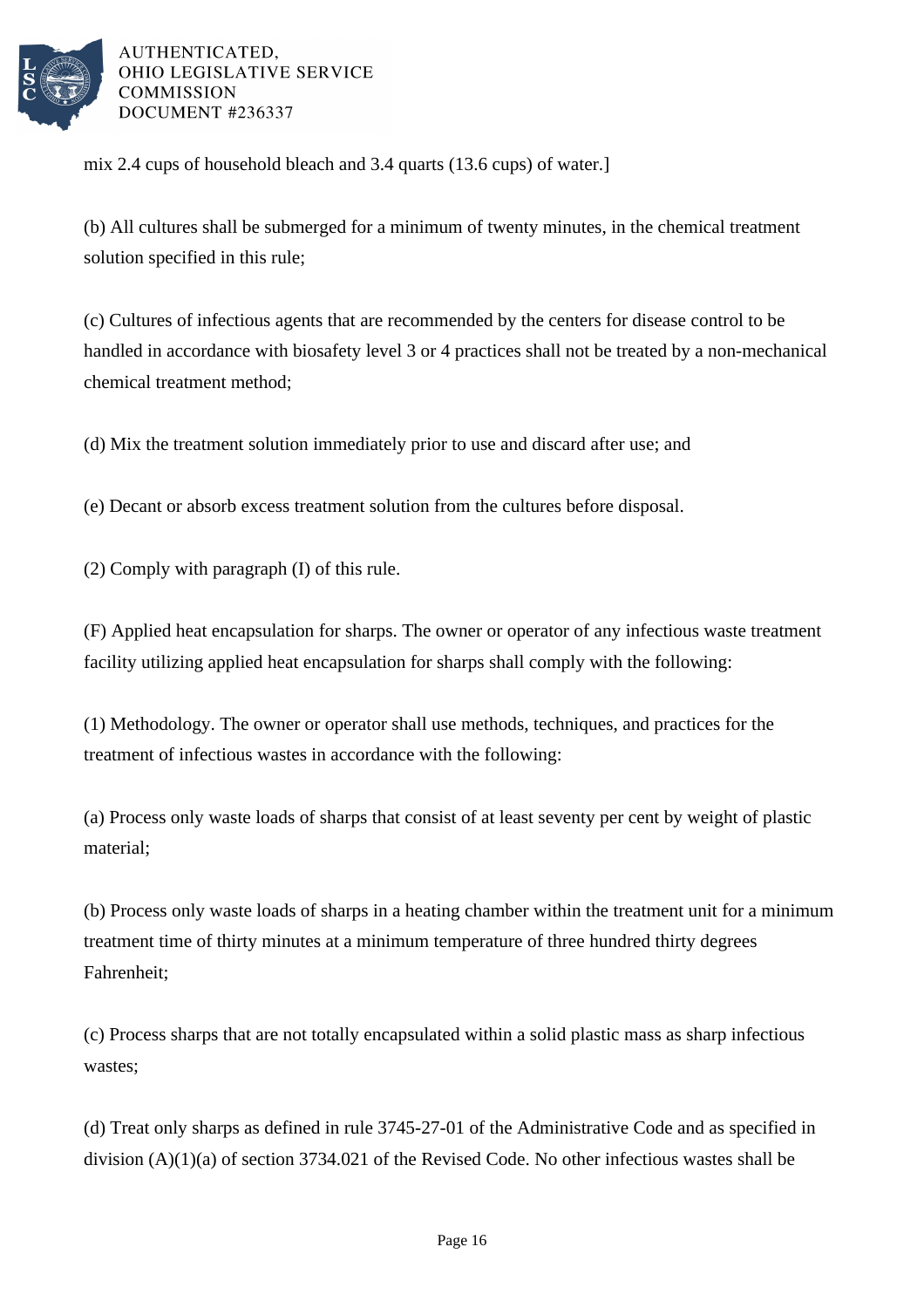

treated using this treatment technology; and

(e) Treat only sharps that contain no more than "residual liquid". "Residual liquid", for the purposes of this rule, is defined as that liquid which remains in the waste item after being emptied or in the case of a syringe after the plunger has been fully depressed.

(2) Specific operational criteria. The owner or operator shall design, construct, and operate the equipment for the treatment of infectious wastes in accordance with the following:

(a) Maintain the following documentation for a period of three years for each treatment unit:

(i) A quality assurance log as specified in this rule;

- (ii) A daily operating log which permanently maintains a record of the following:
- (a) The date of each treatment cycle;

(b) The time of day each treatment cycle was started and ended; and

(c) The name of the person operating the treatment unit for each treatment cycle.

(b) If the treatment of sharps is interrupted as a result of a malfunction of the treatment unit due to such occurrences as jamming, overloading, electrical, or mechanical reasons, all sharps contained within the unit shall be managed as infectious wastes. Infectious wastes may be maintained within the unit until the problem is corrected unless the wastes become putrescent or become a food source or breeding place for insects or rodents; and

(c) Treat only sharps that are not contaminated with chemicals that volatilize or are contaminated with antineoplastic agents.

(3) Quality assurance. The owner or operator shall perform quality assurance testing to demonstrate the capability of the applied heat encapsulation system to achieve the performance standard of a minimum four log (base ten) reduction of Bacillus subtilis spores. The owner or operator of the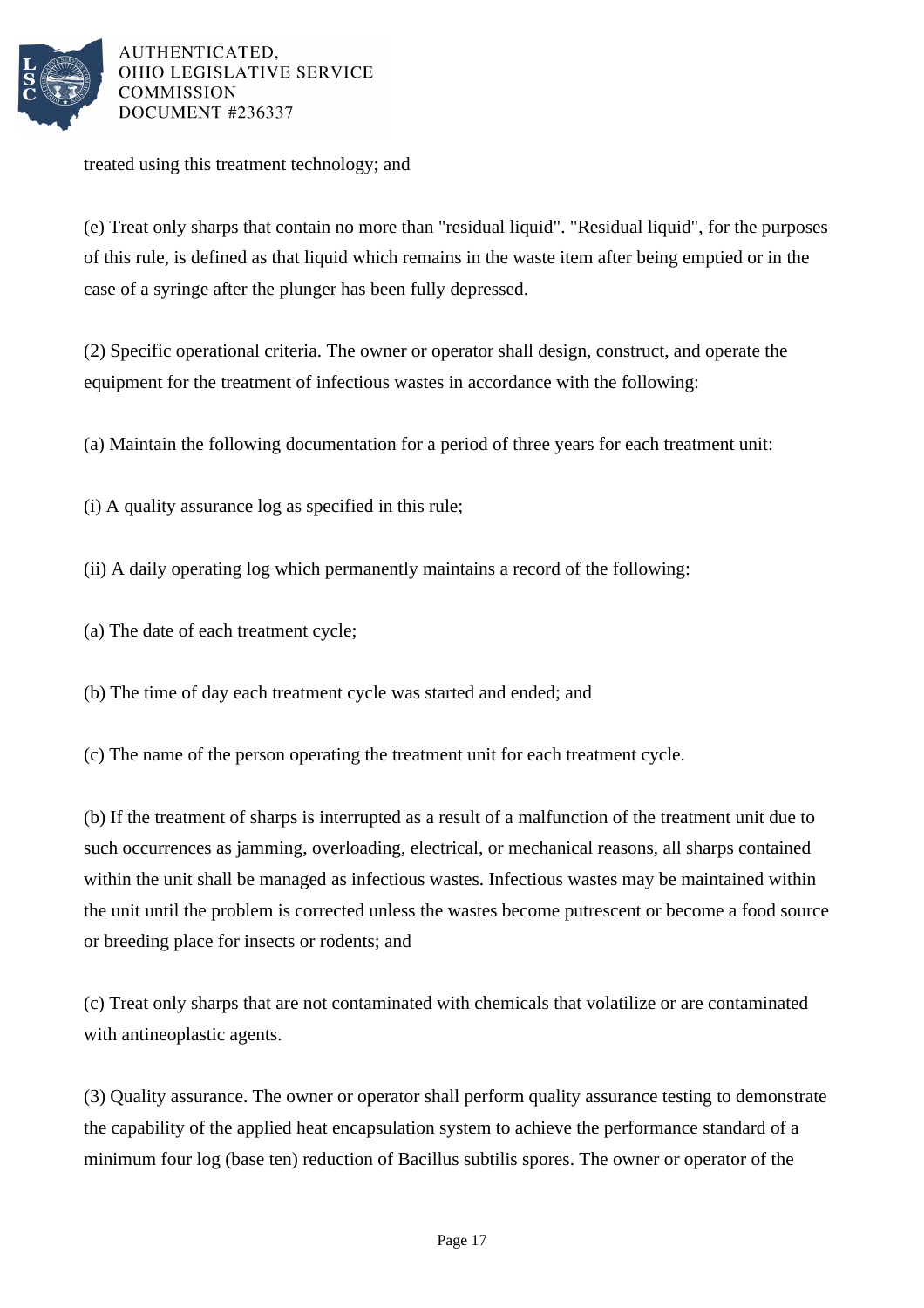

applied heat encapsulation system shall perform quality assurance testing in accordance with the following provisions:

(a) Perform quality assurance testing semi-annually or after every fifty cycles whichever comes first to ensure that the applied heat encapsulation system is capable of achieving the performance standard of a minimum four log (base ten) reduction of Bacillus subtilis spores;

(b) Prepare a challenge population of spores using a spore strip, still within the glassine envelope, containing at least a minimum population of 1.0  $10^4$  Bacillus subtilis spores by:

(i) Wrapping the spore strip in aluminum foil and placing it at the bottom of the heating chamber, prior to adding sharps and initiation of the treatment cycle, so that the folded seams are placed on the outside of the resulting solid mass; or

(ii) Placing the aluminum foil wrapped spore strip directly into the heating chamber without the addition of any waste, for technologies that utilize a system where the foil wrapped strip would become part of the encapsulated material.

[Comment: For quality assurance testing, Ohio EPA has set the performance standard for the treatment of infectious wastes to be a four log (base ten) reduction of Bacillus subtilis spores. The quality assurance is designed to be a qualitative (growth or no growth) system. If the treatment unit owner or operator uses strips with a greater spore population, then the treatment unit must still achieve a complete kill of all spores.]

(c) Compose the waste load of sharp infectious wastes;

(d) Treat the sharp waste load containing the challenge population of spores in the same manner as the daily operation of the applied heat encapsulation system for the treatment of sharps as specified in paragraph (F) of this rule;

(e) Aseptically remove the spore strip from the wrapped foil and glassine envelope, upon completion of the treatment cycle;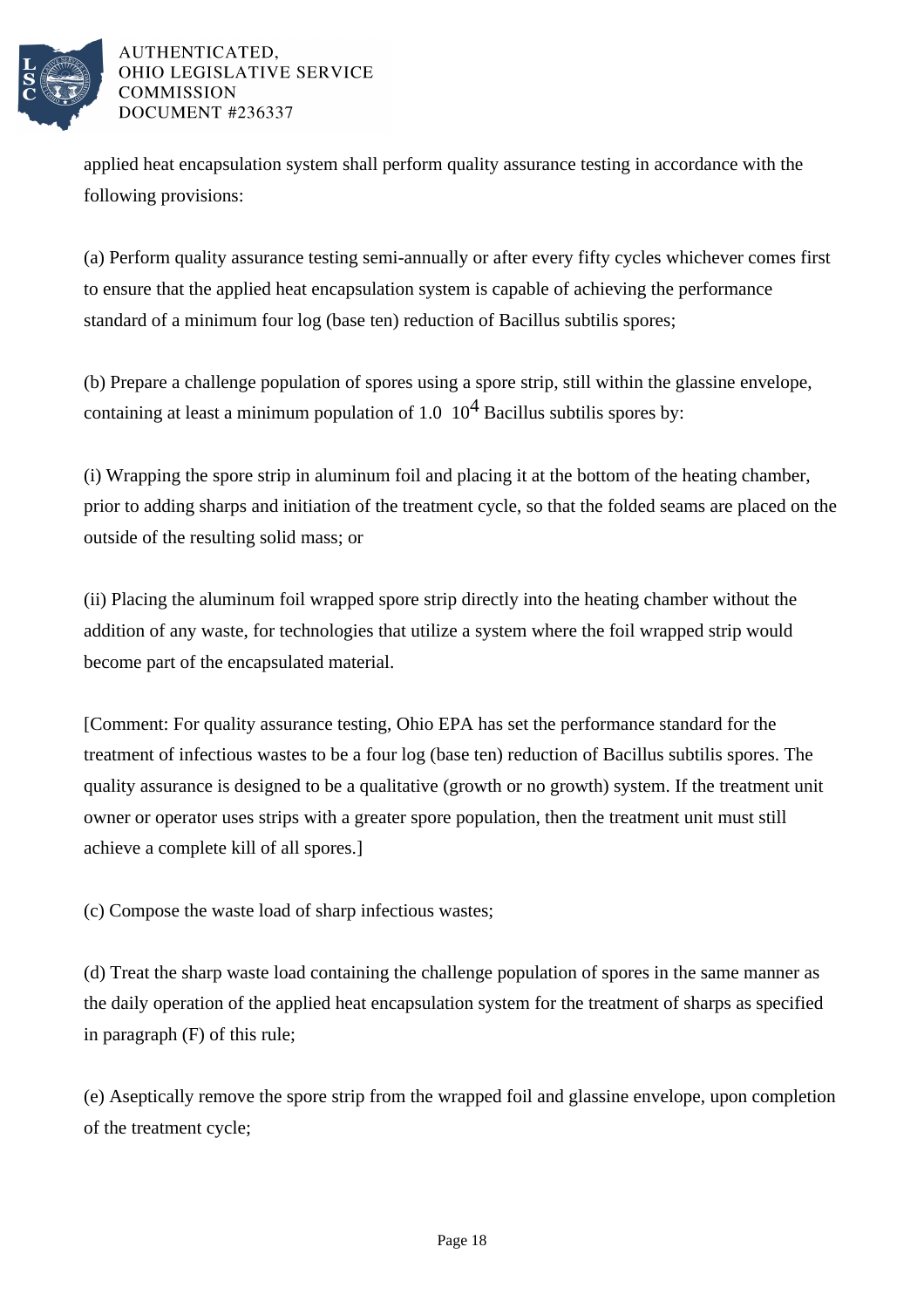

(f) Incubate the challenge population of spores used in the quality assurance testing for either seven days or for the maximum period of time as specified by the manufacturer of the spore strip. If any of the challenge population of spores used to perform the testing are positive for growth at any time during the incubation period, the unit has failed to achieve the performance standard required for treatment. Infectious wastes placed within the unit during and after the spore testing shall not be considered treated and shall be handled as infectious wastes. The applied heat encapsulation system shall not be used for further treatment of infectious wastes until the problem has been determined and rectified and another successful quality assurance test performed;

(g) Maintain a quality assurance log that provides a written record of the results of the quality assurance testing performed. Record the following information during the quality assurance testing:

(i) The date;

(ii) The time the treatment cycle started, as specified in paragraph (F) of this rule;

(iii) The time the treatment cycle ended, as specified in paragraph (F) of this rule;

(iv) The heating chamber temperature;

(v) The name of the person who loaded the heating chamber and the name of the person performing laboratory analysis of the challenge population of spores;

(vi) The challenge population of spores shall be incubated in accordance with the manufacturer's recommendation for optimal growth; and

(vii) The results of spore growth during incubation for a period of seven days or for the maximum period of time as specified by the manufacturer of the spore test. The results of spore growth shall be recorded as indicated by the development of turbidity in the growth media. The development of turbidity in the growth media is indicative of growth of the challenge population of spores present unless other morphological or metabolic testing indicates that the growth is due to a contaminating microorganism.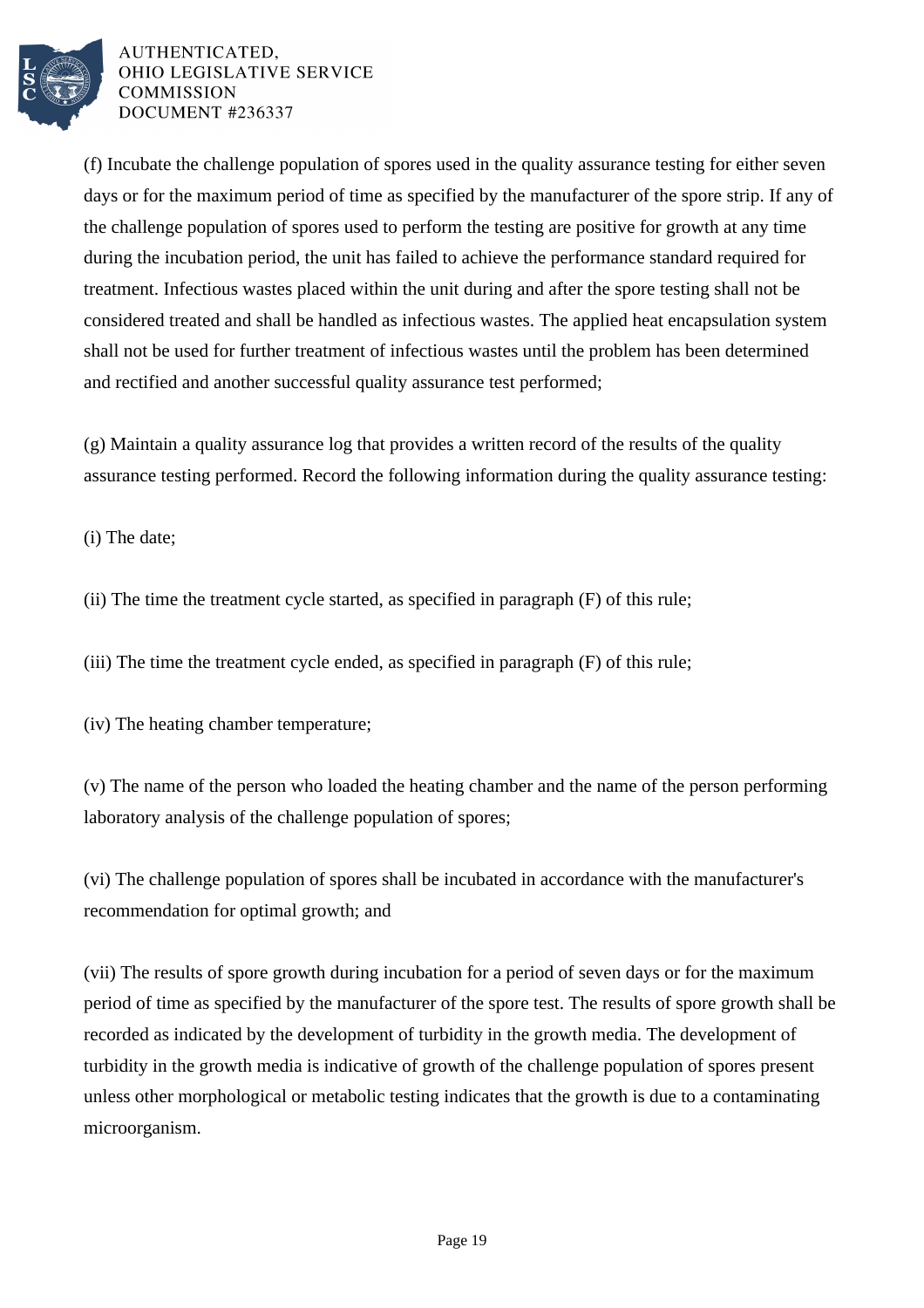

(h) Perform the quality assurance testing, upon request by, and in the presence of, Ohio EPA or approved health department to verify that the written operating procedures as located in the facility management plan are sufficient to meet the performance standard of a four log (base ten) reduction in Bacillus subtilis spores. If so directed, the owner or operator shall use twice as many spore strips in the same location in the heating chamber and permit Ohio EPA or approved health department to remove and separately incubate one-half of the spore strips.

(4) Comply with paragraph (I) of this rule.

(G) Chemical treatment with peracetic acid and grinding. The owner or operator of any infectious waste treatment facility utilizing chemical treatment with peracetic acid and grinding shall comply with the following:

(1) Methodology. The owner or operator shall use methods, techniques, and practices for the treatment of infectious wastes in accordance with the following:

(a) Process each waste load using the appropriate concentration of peracetic acid, as specified in paragraph  $(G)(1)(f)$  of this rule;

(b) Operate all treatment units at a minimum of ten minutes per treatment cycle using the following parameters: the grinding cycle shall operate for a minimum of three minutes at the beginning of the treatment cycle. The chemical soak portion of the treatment cycle shall operate for a minimum of seven minutes;

(c) Mark the canister to indicate the volume of blood present. The person(s) filling the canister with infectious wastes shall mark the canister to indicate that the canister contains less than one hundred milliliters of blood or that the canister contains at least one hundred milliliters but less than one thousand milliliters of blood. The generator shall also separately indicate the approximate volume of blood contained within the canister on the daily operating log as prescribed by Ohio EPA;

(d) Not process waste loads containing volumes of blood greater than one thousand milliliters or one liter;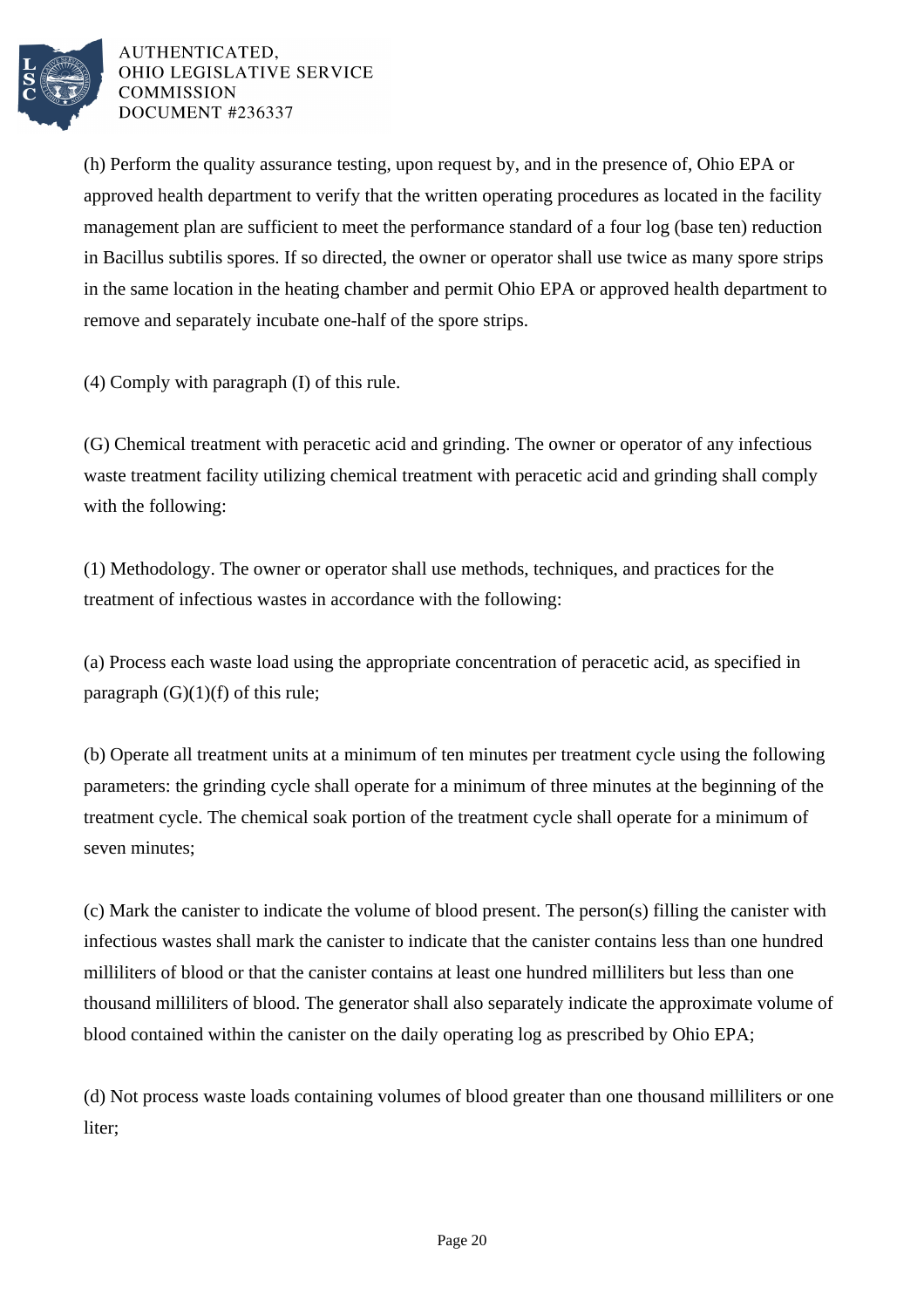

(e) Not process wastes contaminated with non-incidental quantities of chemicals, body parts containing bone, organs, whole carcasses, quantities of gauze or rubber or latex that may become entangled around the rotors or blades, or heavy metal items;

(f) Use a minimum of 17.1 milliliters of thirty-five per cent peracetic acid when the infectious waste load contains less than or equal to one hundred milliliters of blood. Use a minimum of 79.8 milliliters of thirty-five per cent peracetic acid when the infectious waste load contains greater than one hundred milliliters but less than or equal to one thousand milliliters (one liter) of blood;

(g) Examine the specifically designed indicator disk upon completion of the treatment cycle and before the waste is dewatered and bagged. The entire indicator on the disk shall have a visible color change as an indication that peracetic acid was used during the process; and

(h) If there is not a complete color change, then the wastes are not considered treated and shall be treated again with either a new charge of the appropriate concentration of peracetic acid and a new indicator disk or using another approved treatment method in accordance with this rule.

(2) Specific operational criteria. The owner or operator shall design, construct, and operate the equipment for the treatment of infectious wastes in accordance with the following:

(a) Use rotating blades contained within the specialized canister to grind the infectious wastes;

(b) Operate all treatment units using a specially designed canister that sets down inside the machine cabinetry and contains internal grinding blades;

(c) Record the peracetic acid dosage used for each treatment cycle in a daily operating log. The unit operator shall complete the operating log as prescribed by Ohio EPA;

(d) Keep the cap on the canister when the canister is in use as an infectious waste receptacle. The cap shall not be removed prior to arrival at the treatment area. The collection cap is to be removed before treatment;

(e) Disinfect the canister cap after each use using any one of the following disinfectants: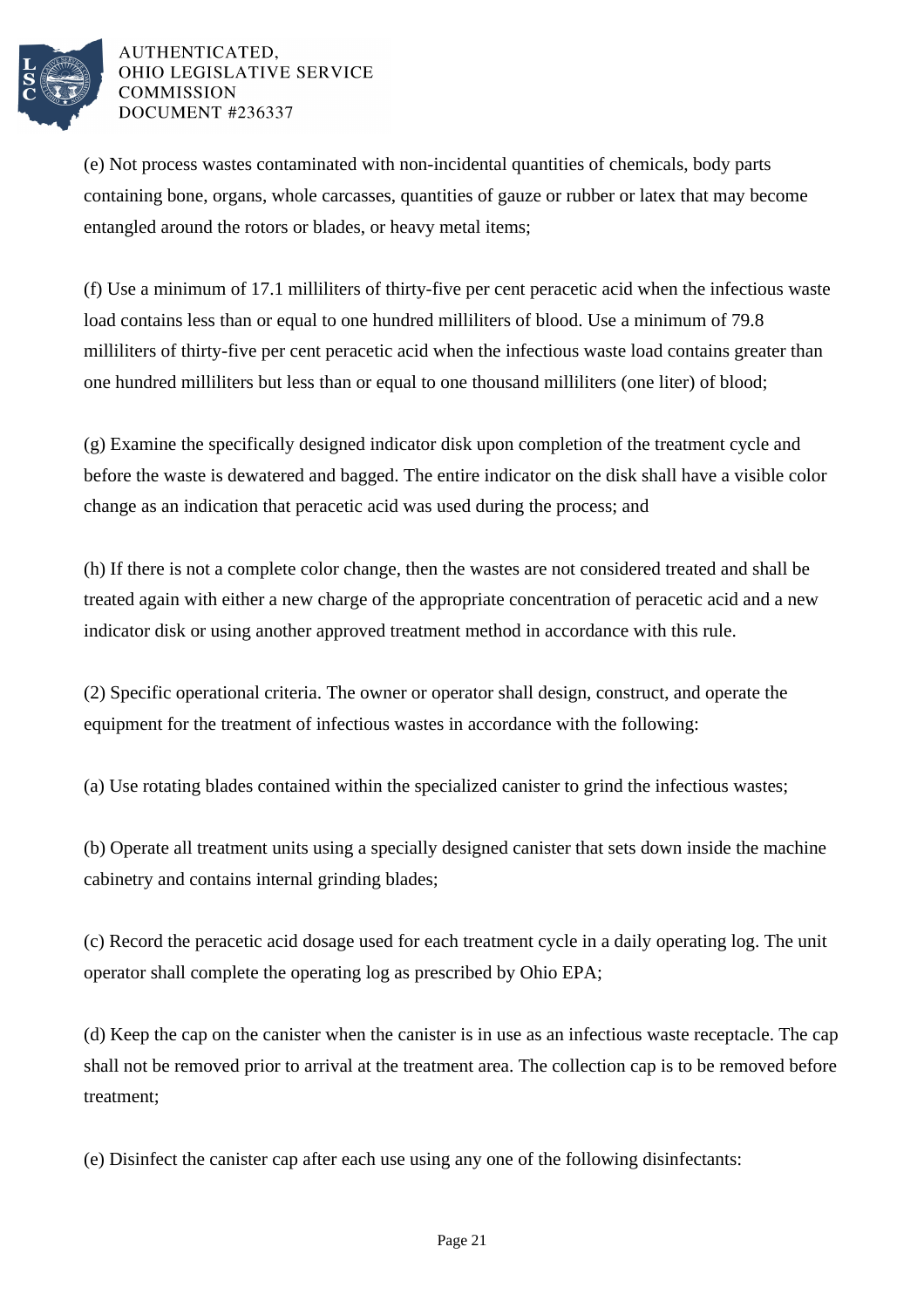

(i) An U.S. EPA registered hospital disinfectant that is also tuberculocidal, for a contact time as specified by the manufacturer; or

(ii) A unexpired dated stabilized bleach product that is an U.S. EPA registered hospital disinfectant that is also tuberculocidal, for a contact time as specified by the manufacturer; or

(iii) A minimum ten per cent sodium hypochlorite solution prepared immediately prior to use with a minimum of thirty minutes of contact time.

(f) If treatment occurs outside the parameters as outlined in this rule, as a result of a malfunction of the unit due to such occurrences as jamming, overloading, electrical, or mechanical reasons, all wastes contained within the unit shall be managed as infectious wastes. Infectious wastes may be temporarily maintained within the unit unless the wastes becomes putrescent or becomes a food source or breeding ground for insects or rodents.

(3) Quality assurance. The owner or operator shall perform quality assurance testing to demonstrate the capability of the chemical treatment with peracetic acid and grinding unit to achieve the performance standard of a minimum four  $log_{10}$  reduction of Bacillus subtilis spores. The quality assurance testing for the chemical treatment with peracetic acid and grinding unit for the treatment of infectious wastes is specified as follows:

(a) Produce and maintain for a period of three years a permanent record of the daily operational and maintenance activities for the infectious waste treatment technology in the facility management plan as follows:

(i) Utilize a daily operating log form, as prescribed by Ohio EPA for each unit for each day that infectious wastes are treated in the unit. All daily operating logs for a treatment unit shall be grouped together and arranged by date within the grouping; and

(ii) Conduct preventative maintenance checks and services as stated in the operating manual.

(b) Repair the treatment unit in the event of a malfunction of the chemical treatment using peracetic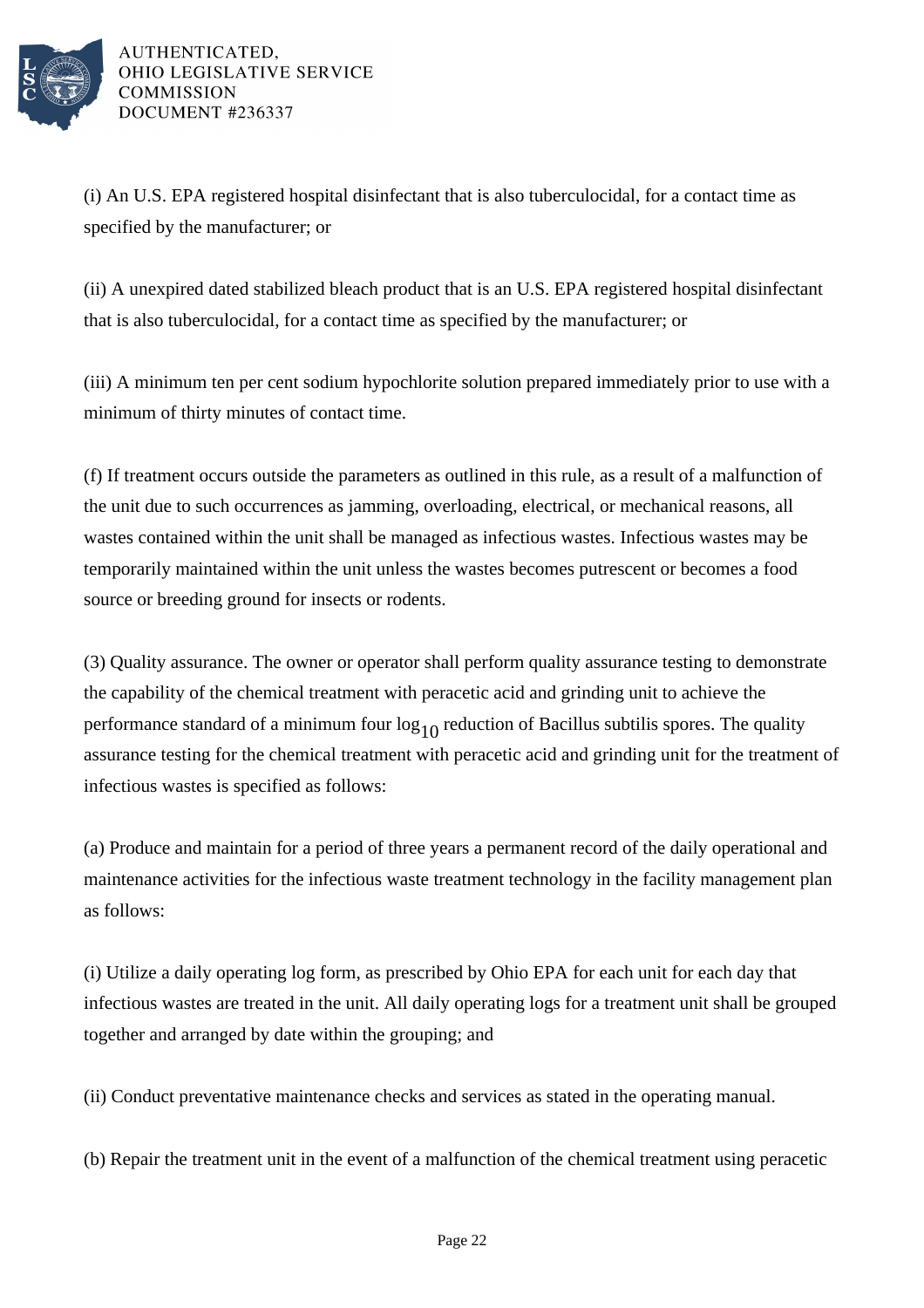

acid and grinding. The unit shall not be used for the treatment of infectious wastes until repaired; and

(c) Perform quality assurance testing, upon request of Ohio EPA, for each unit. This testing shall demonstrate the unit's capability to achieve a minimum four log (base ten) reduction of Bacillus subtilis spores.

(4) Comply with paragraph (I) of this rule; and

(5) Comply with requirements as specified in the director's approval letter issued in accordance with rule 3745-27-38 of the Administrative Code.

(H) Mobile treatment methods (reserved).

(I) General facility requirements. All owners and operators of a infectious waste treatment facility shall comply with the following:

(1) Retain all records for three years. Retention periods are extended during the course of any unresolved litigation, or when requested by Ohio EPA. The three-year period for records retention shall start from the date of recording, sample, or measurement and is applicable to all records included in the facility management plan;

(2) Develop and maintain in one area on the premises of the infectious waste treatment unit a facility management plan, excluding generators who utilize chemical treatment of cultures or applied heat encapsulation for sharps, in accordance with this rule:

[Comment: The facility management plan may be composed of several volumes, binders, or computer disks.]

(a) The facility management plan shall contain copies of the following information and documentation:

(i) Applicable environmental regulations regarding infectious wastes, solid wastes, surface water, and air pollution control;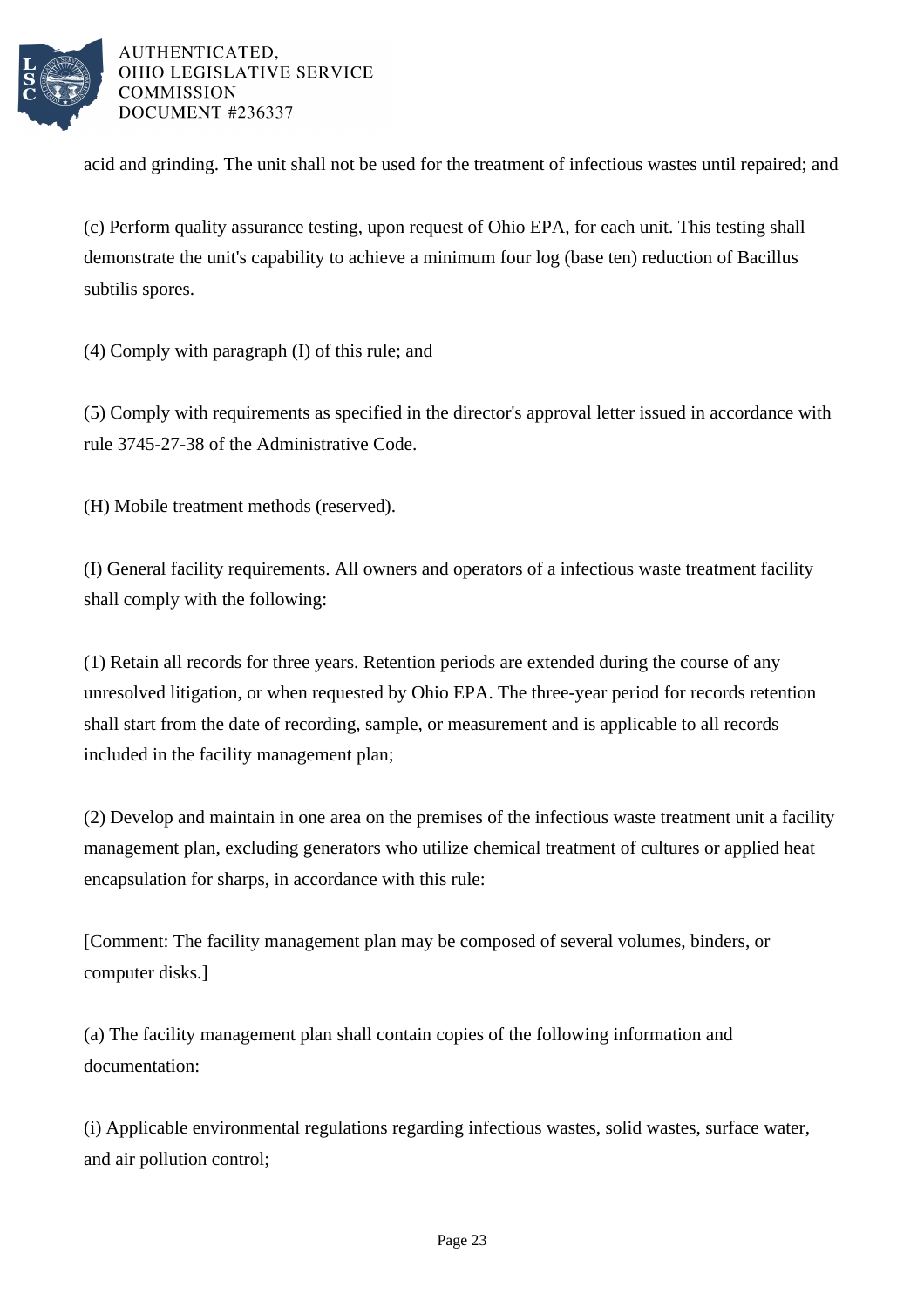

(ii) Applicable infectious wastes, solid wastes, surface water, and air authorizing documents (such as licenses, registrations, or permits) for the treatment facility;

(iii) Manufacturer's equipment specifications, owner's manual for the treatment unit, and maintenance schedule;

(iv) Monitor and recording device calibration or replacement schedule;

(v) Maintenance and repair log for each treatment unit;

(vi) Facility contingency plan;

(vii) Results of quality assurance and applicable validation testing requirements;

(viii) Procedures for treatment unit start-up, loading, operating, shut down, and equipment malfunction;

(ix) Emergency telephone numbers including, at a minimum: the facility emergency coordinator, the fire department, any existing local emergency management office, the local health department, the police department, and Ohio EPA district office;

 $(x)$  The permanently recorded daily logs as specified in paragraph  $(I)(3)$  of this rule. A daily log shall be maintained for each treatment unit for a period of three years;

(xi) All strip charts, graphs, or manually produced temperature records. Each chart, graph, or record shall be dated and maintained for a period of three years;

(xii) Disposal shipping papers for the infectious wastes treated; and

 $(xiii)$  A training certification statement, as required in paragraph  $(I)(3)$  of this rule, shall be maintained for each employee who operates the infectious waste treatment unit or loads infectious wastes into the infectious wastes treatment unit. Each training certification statement shall be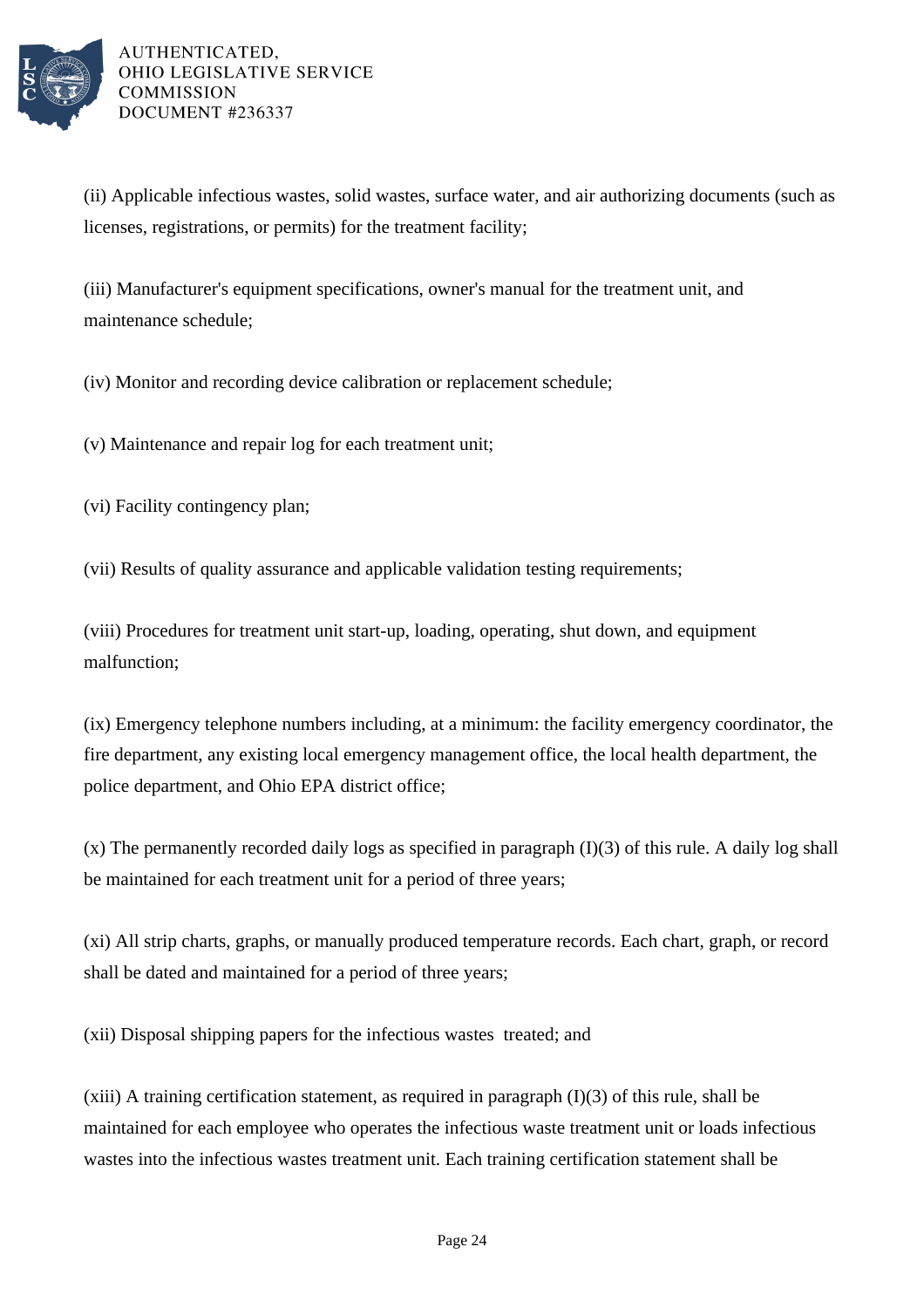

maintained for the duration of such employment.

[Comment: The training certificate statement is not required to be maintained for an employee who no longer works for the organization or whose job responsibilities no longer include and will not include operating or loading the infectious waste treatment unit.]

(b) All of the current calendar year's information is to be located in this same area such as an office or work area. The two previous calendar year's information may be maintained in other accessible areas or multiple rooms depending on the amount of available space at the facility. A notation shall be made in the current year's facility management plan regarding the location of any past calendar year's information; and

(c) Documents and information contained in paragraph  $(I)(2)(a)$  of this rule of the facility management plan shall be accessible to employees during working hours.

[Comment: Nothing in this rule prohibits the facility management plan or parts thereof from being copied and located in other areas of the facility for the purpose of easy access for employees. However, there shall be only one official facility management plan that shall be located in one general area and accessible during working hours.]

(3) Provide training on the contents of the facility management plan for each employee who will operate the infectious waste treatment unit or load the infectious waste treatment unit before the employee is responsible for operating or loading the infectious waste treatment unit. A written certification statement attesting that the employee received the specified training shall be signed and dated by each employee and the owner or operator of the facility;

(4) Use a daily log of operation to record charging of the infectious waste treatment unit. A printout produced by the treatment unit may substitute for the daily log provided all the information required is present on the printout. Unless already required to keep a charging log in accordance with rule 3745-75-04 of the Administrative Code, permanently record in a daily log of operation the following, as applicable:

(a) The date;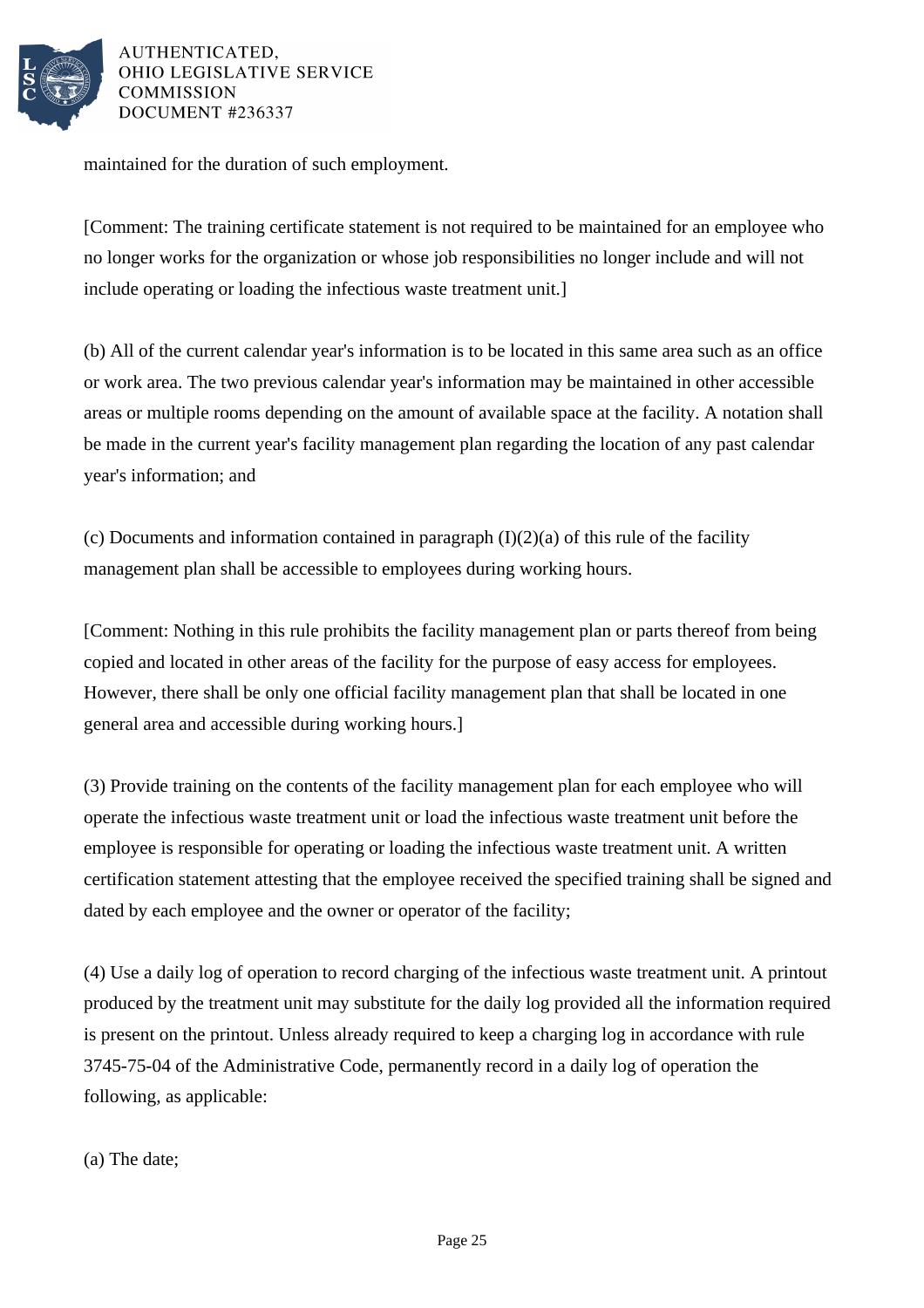

(b) The time the first load or batch of infectious wastes was charged into each treatment unit;

(c) The time the last load or batch of infectious wastes were charged into each treatment unit for the day;

(d) Name(s) of the person(s) operating each infectious waste treatment unit and the time of day the operator started the unit;

(e) The time the treatment unit was unloaded;

(f) Whether the load was for validation, quality assurance or usual treatment; and

(g) The actual daily autoclave pressure and temperature reading.

[Comment: A printout containing partial information may be used when attached to a daily log containing the remaining required information.]

(5) Provide, in the immediate area of the infectious waste treatment unit and readily available to the personnel operating the treatment unit, the operating and loading procedures for the treatment unit;

(6) If the treatment of infectious wastes occurs outside the treatment parameters established in each methodology paragraph of this rule specific to the type of treatment technology in use and as a result of a malfunction of the unit due to such occurrences as jamming, overloading, electrical, or mechanical reasons, then all wastes contained within the unit shall be managed as infectious wastes. The infectious wastes may be maintained within the treatment unit until the problem is corrected unless the wastes become putrescent or become a food source or breeding place for insects or rodents;

(7) Conduct all construction and operations at the facility in strict compliance with the applicable authorizing document(s), including permit(s) to install issued under Chapter 3745-27 of the Administrative Code, plan approval(s), and alteration(s) concurred with in writing by Ohio EPA; the license issued under Chapter 3745-37 of the Administrative Code; court orders; and findings and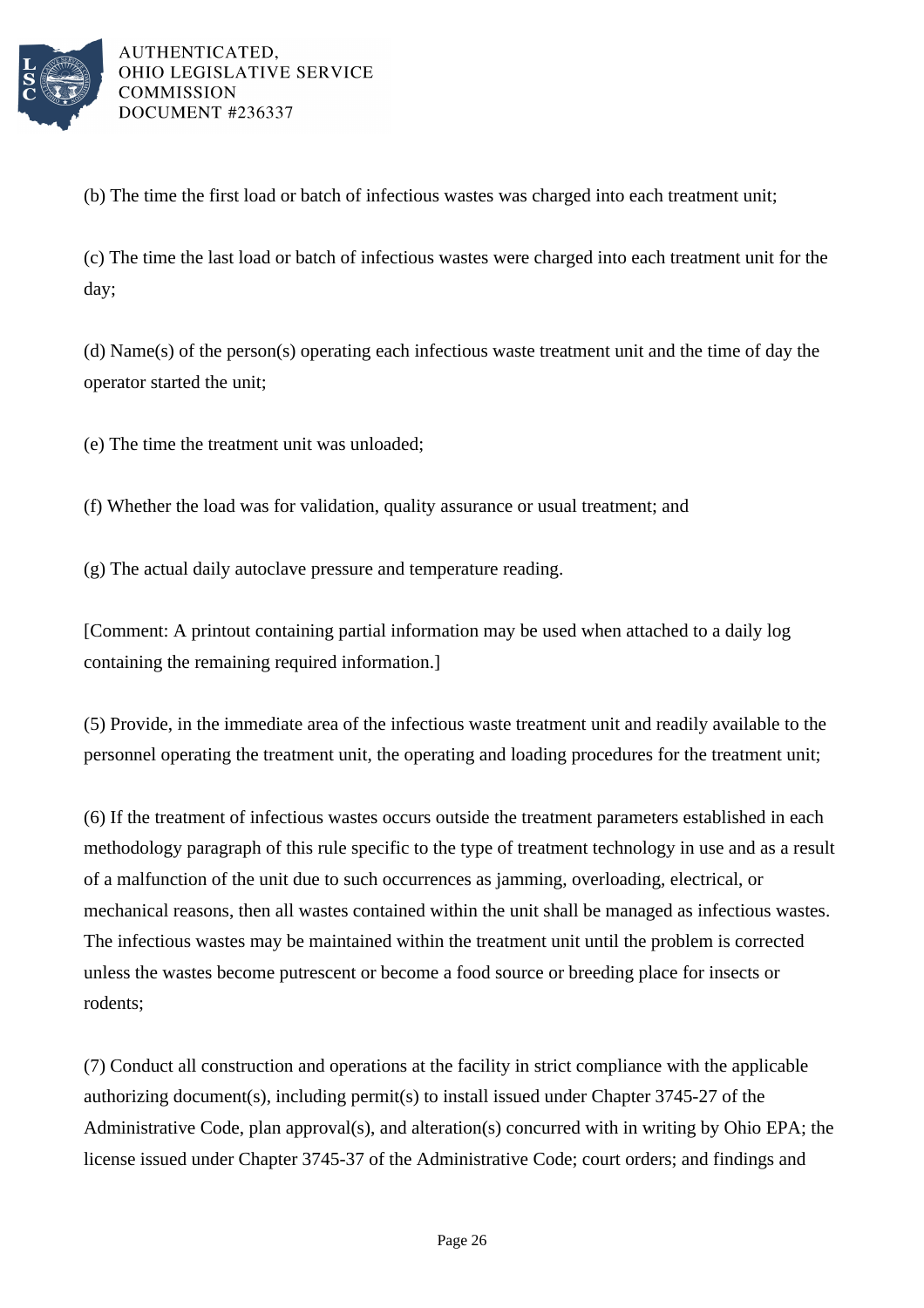

orders issued by the director;

(8) Construct and maintain all-weather access roads in such a manner as will withstand the anticipated degree of use and allow passage of vehicles with minimum erosion and dust generation;

(9) Construct and maintain non-absorbent floors in all infectious waste handling areas. Such areas shall not be overlaid with an absorbent covering;

[Comment: Nothing in this paragraph prohibits the overlaying of the concrete or asphalt floors with a cleanable non-absorbent covering.]

(10) Conduct loading operations into any treatment unit in such a manner as not to compact or puncture the containers of infectious wastes;

(11) Do not charge infectious wastes into the treatment unit during periods of precipitation unless the wastes to be loaded and the waste loading operations are protected from the elements of weather;

(12) Discharge into a disposal system in accordance with Chapter 6111. of the Revised Code or absorb and handle as infectious wastes, any wastewater resulting from a spill of infectious wastes or the cleanup of a spill of infectious wastes from all infectious waste handling areas. Such wastewater shall not be disposed into a storm sewer;

(13) Construct and maintain proper slopes and drainage to prevent the ponding of liquids in infectious waste handling areas;

[Comment: Methods of drainage are not limited to systems consisting of underground pipes.]

(14) Restrict infectious waste handling areas to authorized personnel, utilizing signs or a locking mechanism;

(15) Shall not treat wastes for which such treatment or disposal is prohibited by the Ohio department of health or the U.S. nuclear regulatory commission;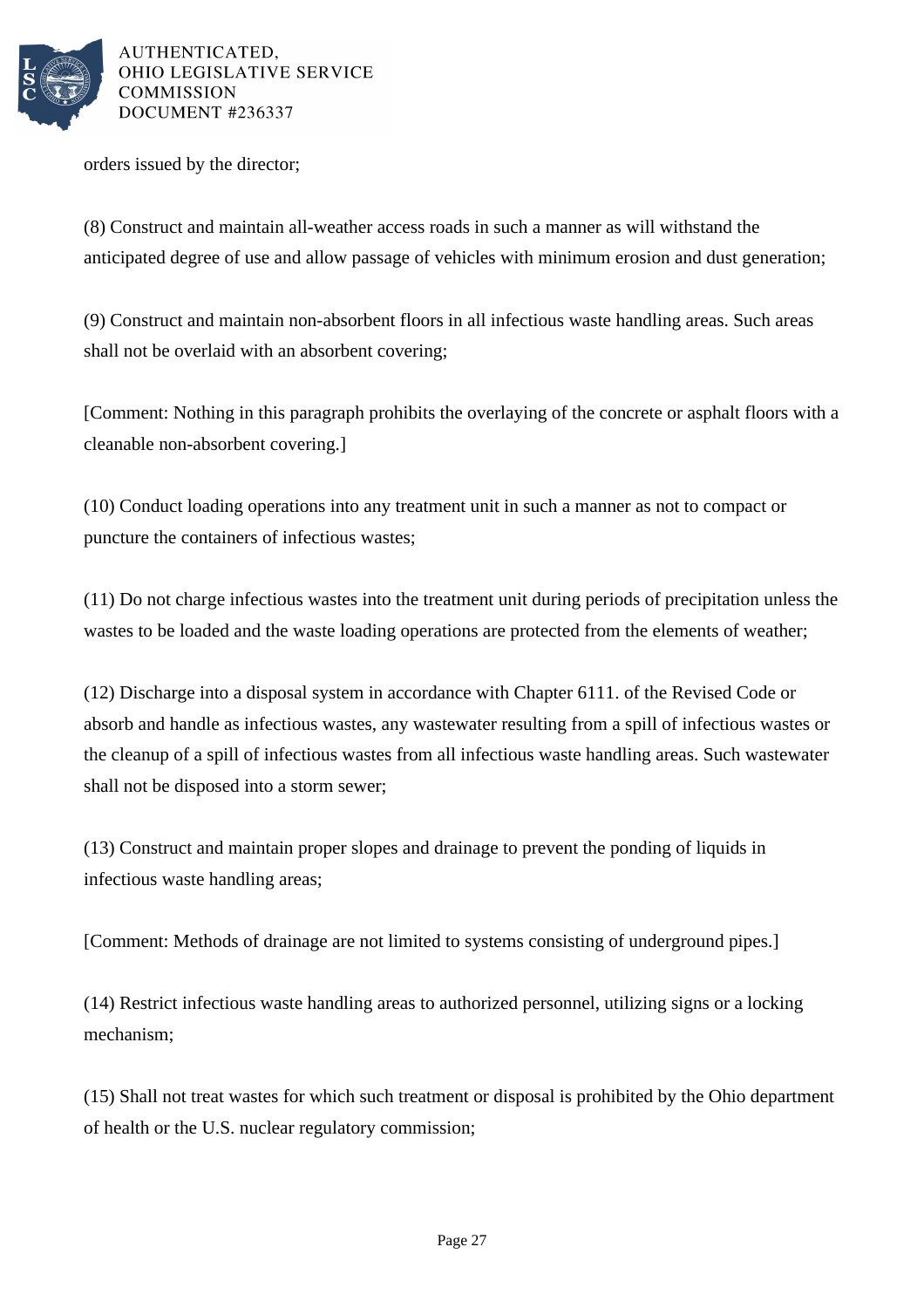

(16) Shall not accept wastes for which such storage, treatment or disposal is prohibited in the "hazardous wastes rules" as defined in paragraph (A) of rule 3745-50-10 of the Administrative Code;

[Comment: The "hazardous wastes rules" as defined in paragraph (A) of rule 3745-50-10 of the Administrative Code contain the regulations for the proper handling of hazardous wastes. For technical information regarding the designation, handling, treatment, and disposal of hazardous waste, please contact the division of hazardous waste management at the appropriate Ohio EPA district office.]

(17) The owner or operator of a licensed infectious waste treatment facility shall submit an annual report to Ohio EPA central office and the approved health district no later than february first of each year. The annual report shall consist, at a minimum, of the following:

(a) The name, address, telephone number, and contact person for the facility;

(b) Hours of operation for the facility;

(c) Monthly total of infectious wastes treated at the facility for each state or country of origin; and

(d) Any quality assurance results that do not demonstrate achievement of the performance standard.

(18) Infectious wastes that have been treated in accordance with the provisions of this rule shall be handled in the same manner as solid wastes. Such treated infectious wastes shall be disposed in a licensed solid waste disposal facility, or a facility in another state operating in compliance with state and federal regulations. Shipments of treated infectious wastes shall be accompanied by disposal papers as required by rule 3745-27-33 of the Administrative Code;

[Comment: Small generators of infectious wastes who treat the infectious wastes that they generate are not required to comply with the disposal shipping paper requirements of rule 3745-27-33 of the Administrative Code.]

(19) All "sharps" shall be managed in a manner to eliminate the potential of those wastes to cause lacerations or puncture wounds during handling and disposal;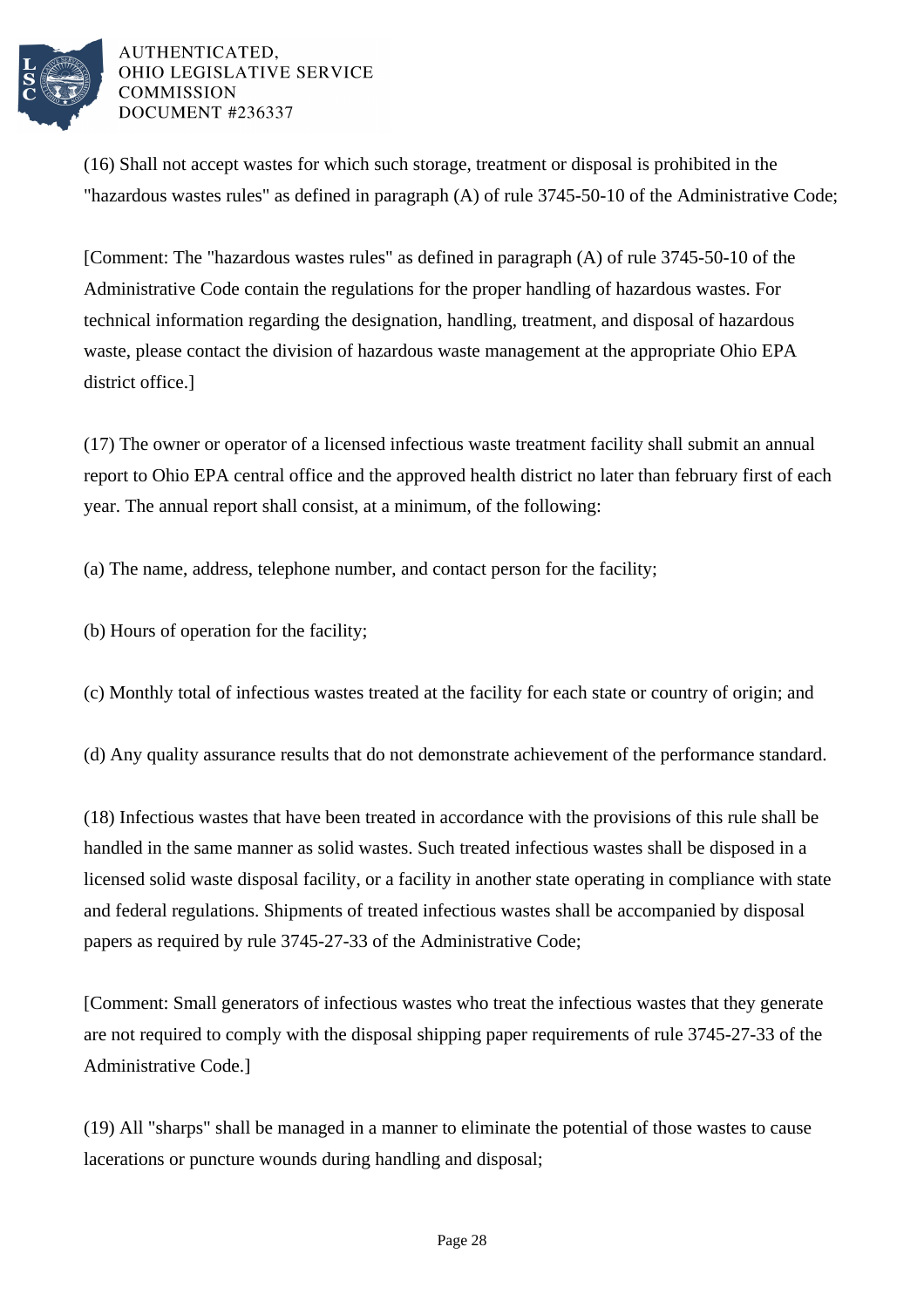

(20) Perform quality assurance testing to demonstrate the ability of the treatment unit to achieve the performance standard if the unit has not been used for the treatment of infectious wastes for more than one year;

(21) Any large generator who treats infectious wastes on-site and any infectious waste treatment facility licensed to treat infectious wastes, who intends to discontinue treating infectious wastes at any facility or premise, shall comply with rules 3745-27-36 and 3745-27-39 of the Administrative Code;

(22) Apply for and obtain an operating license from the board of health of the health district where the facility will be located, or from the director if the director has assumed the licensing function, unless the facility currently holds an operating license; and

(23) The following infectious waste treatment facilities are exempt from the permitting and licensing requirements stated in division (C) of section 3734.02 and division (B) of section 3734.05 of the Revised Code:

(a) An infectious waste treatment facility that is owned or operated by the generator of the wastes and exclusively treats wastes that are produced by that generator at any premises owned or operated by that generator, by methods established under this rule; and

(b) Hospitals as defined in section 3727.01 of the Revised Code, that accept for treatment infectious wastes generated by any of the following:

(i) Generators who produce fewer than fifty pounds of infectious wastes during any one month and who are not listed on a registration certificate as a generator of infectious wastes and who have staff privileges at that hospital; or

(ii) An emergency medical service organization, as defined in section 4765.01 of the Revised Code, regardless of whether the wastes were generated in providing care to the patient at the scene of an emergency or during the transportation of the patient to the hospital; or